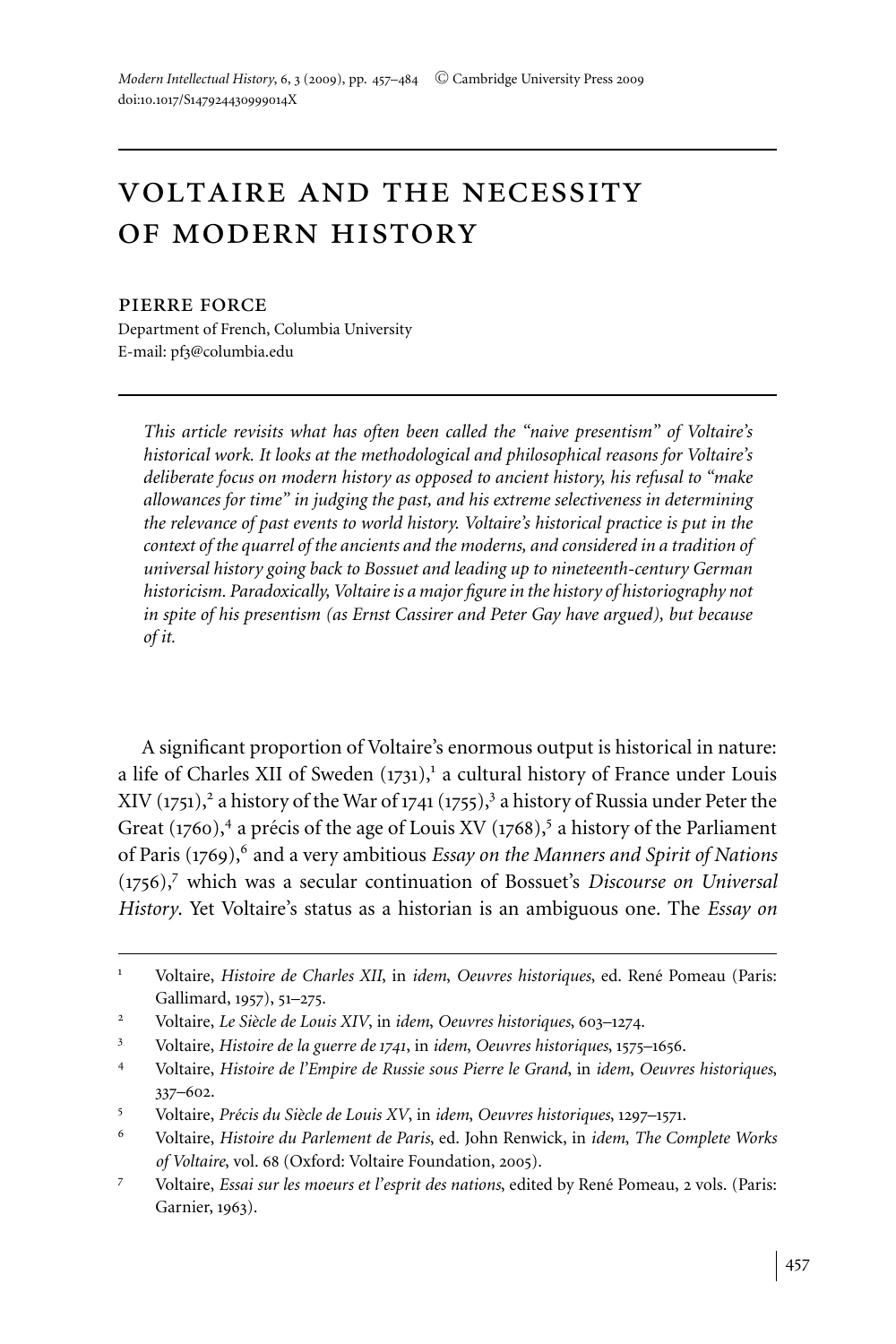*Manners* was greatly influential in eighteenth-century Europe, but academic historians like those of the Göttingen School were deeply suspicious of the kind of philosophical history that Voltaire practiced and advocated. In a brief and scathing review of the German translation of the second part of his history of the Russian empire, Schlözer accused Voltaire of errors, lies, faulty reasoning, and gross ignorance.<sup>8</sup> Gatterer ranted against the "pretentious little Humes or Robertsons, the little German Voltaires," and vowed "to hunt down these insects without mercy, wherever they may be," because "they can be dangerous, like all insects."<sup>9</sup> When such distinguished representatives of German academic history as Dilthey and Meinecke looked back at the history of the discipline, their view of Voltaire was much more generous than that expressed by their eighteenth-century predecessors, Gatterer and Schlözer. In 1901 Dilthey wrote that Voltaire was "the first to attempt an account of the new universal history of human culture,"<sup>10</sup> and that "the effect produced by applying the new ideas to historical facts was extraordinary."<sup>11</sup> In 1936 Meinecke argued that

the first and crowning achievement of the Enlightenment in the historical sphere is to be seen in the work of Voltaire. In many respects, it is true, the historical achievements of Hume, Robertson and Gibbon may be ranked higher than Voltaire's; but no one occupies such a broad and obvious and above all effective position within the whole development of historical thought.<sup>12</sup>

- 8 August Ludwig Schlözer, in Allgemeine deutsche Bibliotek, vol. 10 (1769), 254–5. See Gabriela Lehmann-Carli, "La Critique par Schlözer de l'ouvrage de Voltaire Histoire de l'empire de Russie sous Pierre le Grand," in Katia Dmitrieva and Michel Espagne, eds., *Philologiques IV. Transferts culturels triangulaires France–Allemagne–Russie* (Paris: Maison des sciences de l'homme, 1996), 63–72. On the Göttingen school see Peter Hanns Reill, *The German Enlightenment and the Rise of Historicism* (Berkeley: University of California Press, 1975); and Michael C. Carhart, *The Science of Culture in Enlightenment Germany* (Cambridge, MA: Harvard University Press, 2007).
- <sup>9</sup> Johann Christoph Gatterer, in *Historisches Journal, von Mitgliedern der königlichen historischen Instituts zu Göttingen*, vol. 1 (1773), 2. Unless otherwise specified, translations are mine.
- <sup>10</sup> Wilhelm Dilthey, "The Eighteenth Century and the Historical World," in *idem*, *Hermeneutics and the Study of History* (Princeton: Princeton University Press, 1996), 348 ("Das achtzehnte Jahrhundert und die geschichtliche Welt," *Deutsche Rundschau* 108 (1901), 241–62, 350–80). When I quote another edition than the original, I give the date of the original between parentheses.

<sup>12</sup> Friedrich Meinecke, *Historism: The Rise of a New Historical Outlook* (New York: Herder and Herder, 1972), 54 (*Die Enstehung des Historismus*, 2 vols. (Berlin: R. Oldenbourg, 1936)).

 $11$  Ibid.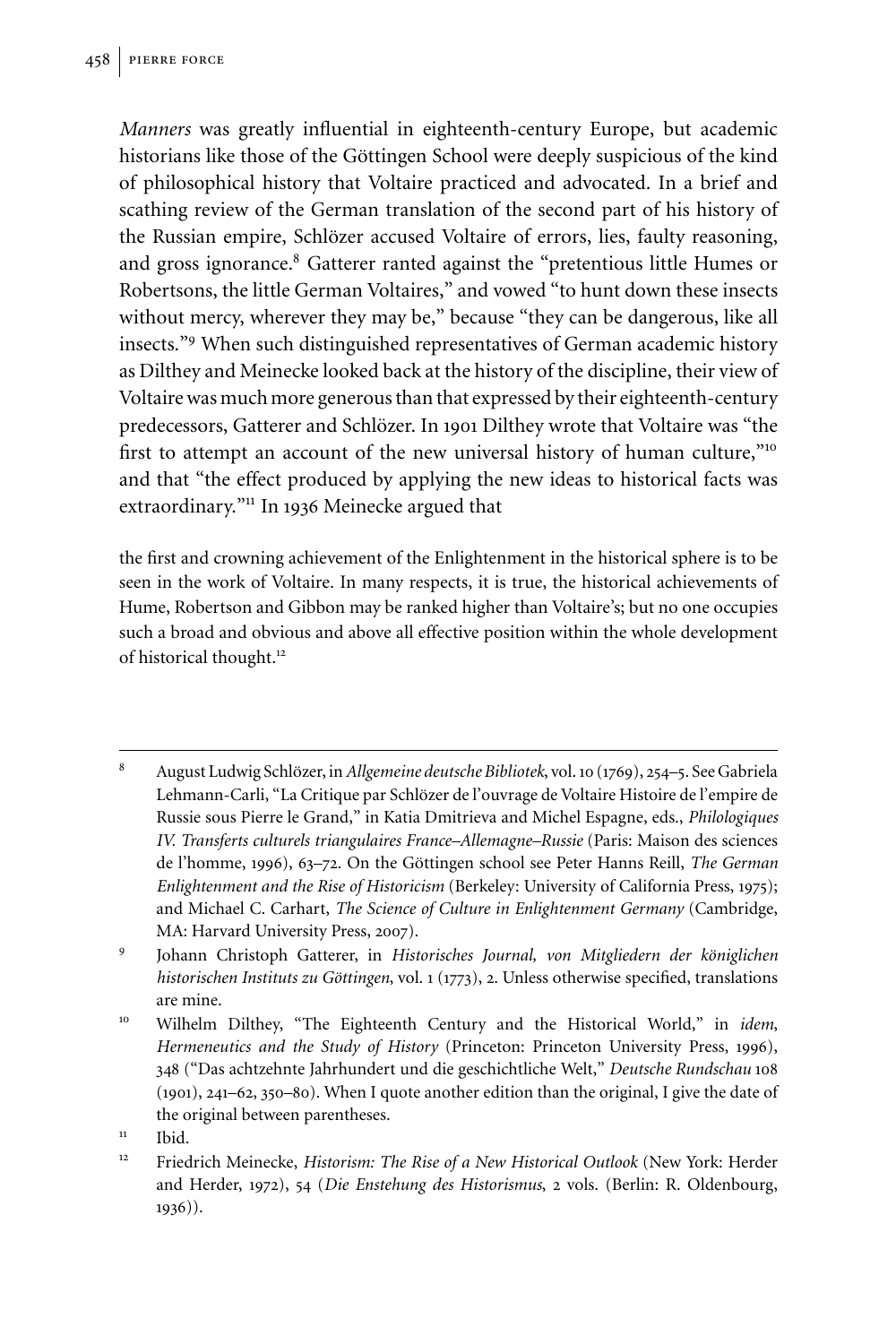Meinecke added that "never before . . . had there been such a deliberate and determined effort to distinguish between the valuable and the valueless in the broad mass of historical events."<sup>13</sup>

Since his elevation to the status of founding father of modern historical thinking by Dilthey and Meinecke, Voltaire has had mixed fortunes in scholarly accounts. In her chapter on Voltaire, Karen O'Brien begins by stating that "Voltaire's histories have not recovered today from the low reputation to which they sank after the French Revolution."<sup>14</sup> She proceeds to give a nuanced account of Voltaire's contributions to cosmopolitan history in the eighteenth century, "without wishing to make excessive claims for their merit and influence."<sup>15</sup> In his multivolume study of Gibbon, John Pocock calls Voltaire "the exasperating predecessor,"<sup>16</sup> whose *oeuvre* was of "vast importance to Gibbon, whenever and by what stages he carried it out."<sup>17</sup> Voltaire taught Gibbon how "the Enlightened narrative" could be constructed "by means of a history of manners at once erudite and philosophical."<sup>18</sup> However, because "Voltaire would not share his sources or his methods with others, it became doubtful whether he respected their judgment or even his own."<sup>19</sup> Since the 1958 studies by Brumfitt<sup>20</sup> and Diaz,<sup>21</sup> only two monographs have appeared on Voltaire and history. John Leigh's book explicitly situates itself as a continuation of Brumfitt's work and studies the historical aspects of those works by Voltaire that are not usually categorized as historical.<sup>22</sup> For her part, Síofra Pierse notes that "Voltaire's historiography has not yet been deciphered in a coherent fashion."<sup>23</sup> However, she deliberately stays away from the question of the innovativeness or coherence of Voltaire's historical method. Overall, in the huge Voltaire bibliography, the percentage of studies dedicated to Voltaire the historian is very small, especially (and surprisingly) in the French language. As John Leigh puts it, tongue-in-cheek, "the paucity of

 $13$  Ibid.

<sup>14</sup> Karen O'Brien, *Narratives of Enlightenment: Cosmopolitan History from Voltaire to Gibbon* (Cambridge: Cambridge University Press, 1997), 21.

<sup>15</sup> Ibid.

<sup>&</sup>lt;sup>16</sup> J. G. A. Pocock, *Barbarism and Religion*, vol. 2 (Cambridge: Cambridge University Press, 1999), 153.

<sup>17</sup> Ibid., 156.

<sup>18</sup> Ibid.

<sup>19</sup> Ibid., 157.

<sup>20</sup> J. H. Brumfitt, *Voltaire Historian* (Oxford: Oxford University Press, 1970; first published 1958).

<sup>21</sup> Furio Diaz, *Voltaire Storico* (Turin: Einaudi, 1958).

<sup>22</sup> John Leigh, *Voltaire: A Sense of History*, SVEC series (Oxford: Voltaire Foundation, 2004).

<sup>&</sup>lt;sup>23</sup> Síofra Pierse, *Voltaire Historiographer: Narrative Paradigms*, SVEC series, 6 (Oxford: Voltaire Foundation, 2008).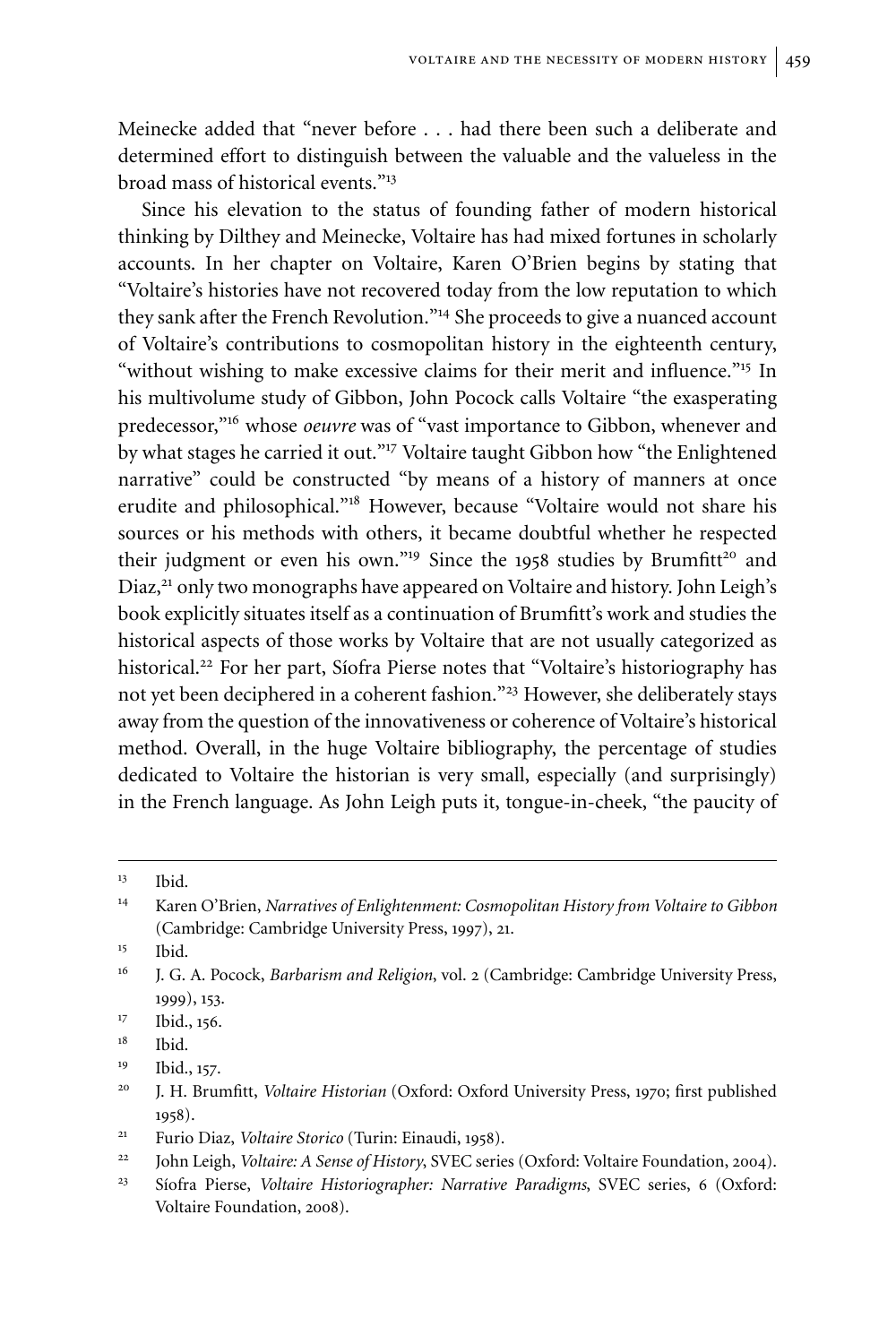French studies devoted to Voltaire's histories might be explained by the prosperity of French historiography: Voltaire's place in an ever progressive, sophisticated tradition is possibly thought to be superfluous, incongruous, perhaps even mildly embarrassing."<sup>24</sup> There is, however, at least one powerful counterexample to this characterization. When he edited his "New History" manifesto in 1978 (with Roger Chartier and Jacques Revel) Jacques Le Goff quoted extensively from the "New Considerations on History?", and he claimed Voltaire as one of the "fathers" of *histoire nouvelle* (the oldest in a group of ancestors that also included Chateaubriand, Guizot, Michelet, and Simiand).<sup>25</sup>

Whatever importance one grants him in the history of historical thought, all studies of Voltaire betray the same unease, which probably stems from the fact that Voltaire did what every history student is taught to avoid: he was an unabashed presentist, frequently judgmental and moralizing. On the other hand, whatever can be redeemed in his historical method (distinguishing fact from fiction, criticizing sources) is so obvious and unobjectionable that it seems hardly worth mentioning. This unease can be seen in standard accounts of the Enlightenment, which include various attempts to exonerate Voltaire from the Romantic accusation that he had no sense of history. Cassirer notices that Voltaire falls prey to "naïve teleology,"<sup>26</sup> yet argues that the flaws in his approach "are far less weaknesses of his system than those arising from his personality and temperament."<sup>27</sup> Peter Gay (who studies Voltaire along with Hume, Robertson, and Gibbon without making distinctions between these four historians) concedes that the view of history of the *philosophes* "has come to seem naïve."<sup>28</sup> As a result, "the historical masterpieces of Voltaire and the others have faded into museum pieces."<sup>29</sup> On the other hand, Peter Gay sees the *philosophes*' critique of Christian history writing and their secularization of the art of history as a major contribution. (Interestingly, in Jonathan Israel's recent studies,<sup>30</sup> there is very little about the Enlightenment historians.)

I would like to argue that these standard characterizations tend to obscure Voltaire's role in the history of historiography: they treat Voltaire's presentism as a

<sup>24</sup> Leigh, *Voltaire: A Sense of History*, xvi.

<sup>&</sup>lt;sup>25</sup> Jacques Le Goff, "L'Histoire nouvelle," in Jacques Le Goff, Roger Chartier, and Jacques Revel, eds., *La nouvelle Histoire* (Paris: Encyclopédies du savoir moderne, 1978), 222.

<sup>26</sup> Ernst Cassirer, *The Philosophy of the Enlightenment*, trans. Fritz C. A. Koehl and James P. Pettegrove (Princeton, Princeton University Press, 1951), 221.

<sup>27</sup> Ibid.

<sup>28</sup> Peter Gay, *The Enlightenment: An Interpretation. The Science of Freedom* (New York: W. W. Norton, 1969), 386.

<sup>29</sup> Ibid.

<sup>30</sup> Jonathan I. Israel, *Radical Enlightenment* (Oxford: Oxford University Press, 2001); *idem*, *Enlightenment Contested* (Oxford: Oxford University Press, 2006).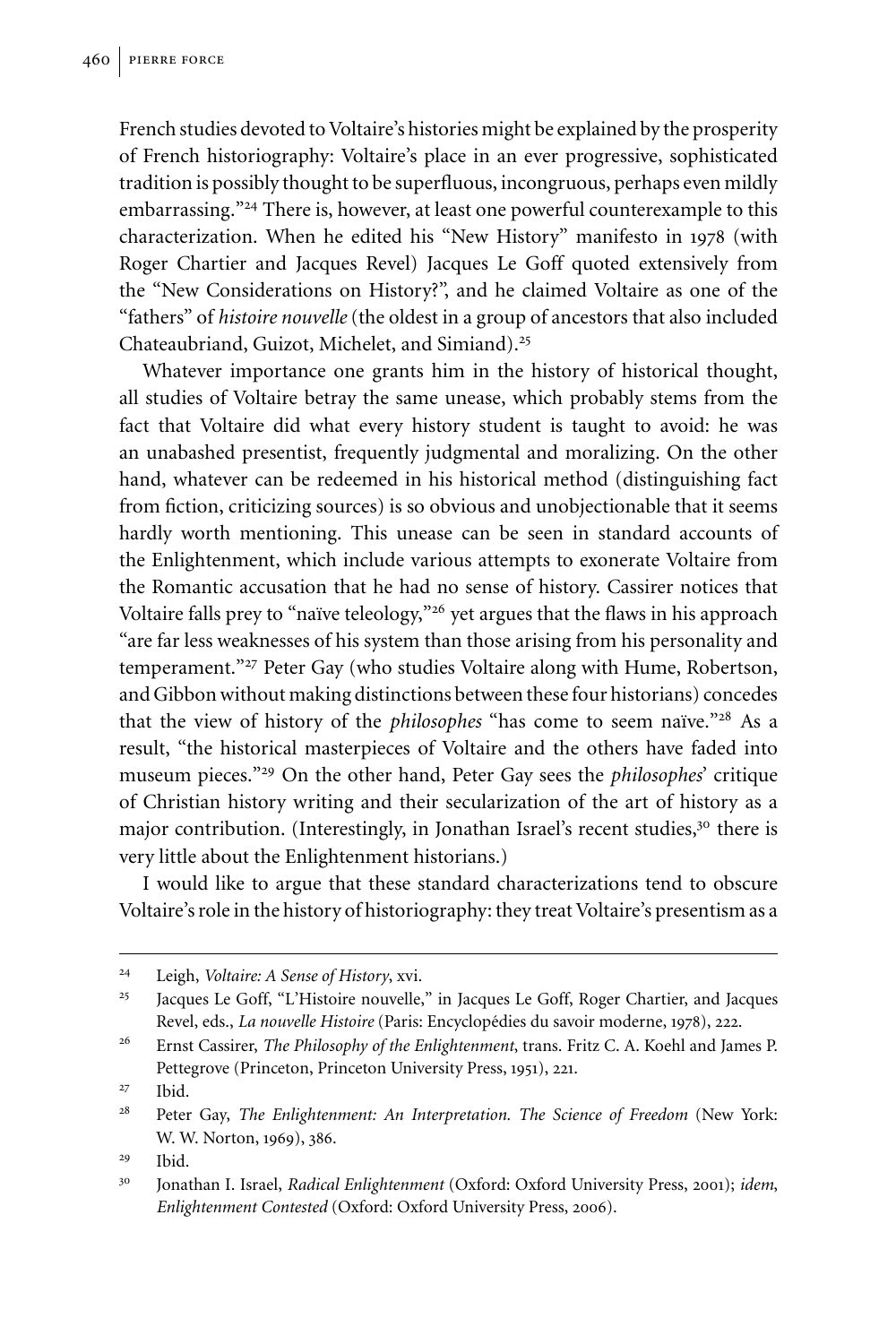methodological shortcoming, and they endorse the rest of his method uncritically. They do not ask if Voltaire's approach to history writing might have had a coherence, and what this coherence might have been. As Suzanne Gearhart puts it, "if Voltaire poses a difficulty to the modern reader, it is often not because his ideas seem antiquated and bizarre, but because they seem so self-evident as to be banal."<sup>31</sup> In that sense, retrieving the coherence of Voltaire's history involves a dual task: on the one hand, what seems odd and antiquated must be contextualized; on the other, what seems obvious and banal must be questioned. Voltaire's presentism is especially interesting in this perspective: on the one hand, it requires contextualization because no historian today would dare to write the kind of present-centered history that Voltaire wrote; on the other, there is something eerily familiar in Voltaire's emphasis on the present, and if we have to remind ourselves to avoid using absolute moral categories in judging the past, it may be precisely because our first inclination is to do so. Jonathan Israel's enthusiastic and provocative embrace of this inclination in *Enlightenment Contested* is methodologically correct because it takes place only in the postscript, but it gives voice to an impulse that is as widely shared as it is repressed.<sup>32</sup>

Why focus on Voltaire instead of other canonical Enlightenment historians? The first reason is that Voltaire's historical work pre-dates the work of Hume, Robertson, and Gibbon. *The Age of Louis XIV* was ready in draft form in the late 1730s, and the first draft of the *Essay on Manners* was completed in the mid-1740s. Secondly, the histories of Hume, Robertson, and Gibbon were, in different ways, continuations or revisions of Voltaire's project. Thirdly, Voltaire was the most programmatic of all Enlightenment historians: his historical work was unusually self-reflexive, and he wrote extensively on the art of writing history. The last, and most important reason, is that Voltaire provides the clearest case of a historian inhabiting two worlds: our own, and what George Nadel called "the philosophy of history before historicism."<sup>33</sup> Voltaire did see himself as belonging to the humanist tradition of *artes historicae* (recently reappraised by Anthony Grafton<sup>34</sup>) and whatever revolutions he accomplished in historical thinking were carried out in the language of humanism. Nadel rightly notes that what Cassirer and Meinecke read as revolutionary statements in Enlightenment historians were

<sup>31</sup> Suzanne Gearhart, *The Open Boundary of History and Fiction: A Critical Approach to the French Enlightenment* (Princeton: Princeton University Press, 1984), 38, n. 11.

<sup>&</sup>lt;sup>32</sup> Israel, *Enlightenment Contested*, 863-71. For a critique of the presentism that permeates Israel's work see Anthony La Vopa, "A New Intellectual History? Jonathan Israel's Enlightenment," *Historical Journal* 52 (2009), 717–738.

<sup>33</sup> George H. Nadel, "Philosophy of History before Historicism," *History and Theory* 3/3 (1964), 291–315.

<sup>34</sup> Anthony Grafton, *What Was History? The Art of History in Early Modern Europe* (Cambridge: Cambridge University Press, 2007).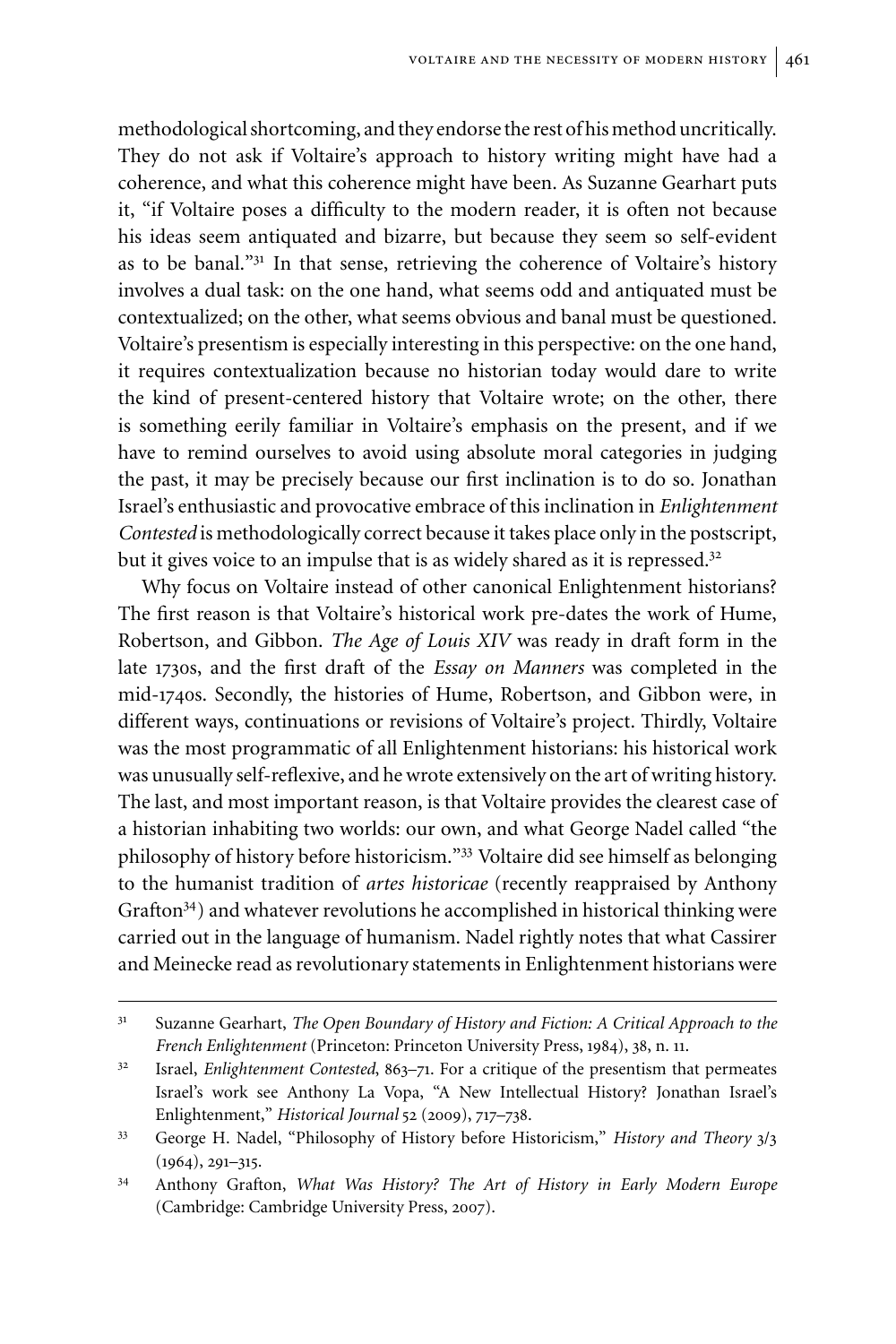in fact "merely paraphrases or quotations from the classics, drearily familiar to any educated person living between the Renaissance and the nineteenth century."<sup>35</sup> On the other hand, as Grafton points out, early eighteenth-century historians like Le Clerc and Perizonius shared the language and methods of their humanist predecessors, but they lived in a new and very different cultural universe.<sup>36</sup> By focusing on Voltaire's connection with the humanist tradition, I hope to get a better grasp of Voltaire's innovativeness, bearing in mind that the new and the old may not be where they are thought to be. What seems new may be a repetition of the old, and what seems a repetition of the old may be an occurrence of the new.

What was new in Voltaire's way of doing history? An essential part of the answer, I shall argue, is Voltaire's focus on the present. Remarkably, this aspect has been given little consideration, perhaps because it seemed too obvious. Brumfitt notes in passing that Voltaire showed a preference for modern history, but he does not ask what the philosophical reasons for this preference might be, except for a brief mention of historical Pyrrhonism<sup>37</sup> and the possible influence of Bolingbroke.<sup>38</sup> Most other historians and critics simply do not mention it. I contend, on the contrary, that understanding Voltaire's preference for modern history is the key to understanding what was new about his approach. Voltaire developed a new conception of the relationship between the past and the present, which can be seen in: (1) a deliberate focus on modern history as opposed to ancient history, (2) an adamant refusal to "make allowances for time" in judging the past, and (3) extreme selectiveness in determining the relevance of past events to universal history.

## all history is recent

In his *Advice to a Journalist* (1737), Voltaire wrote, "As to the young, do instill in them a taste for the history of recent times, which to us is a matter of necessity, rather than ancient history, which is only a matter of curiosity."<sup>39</sup> In making such a statement, Voltaire was taking a polemical stance against the academic history of his time, best represented by Charles Rollin (1661–1741), rector of the University of Paris from 1694 to 1712, and author of an *Ancient History of the Egyptians, Carthaginians, Assyrians, Babylonians, Medes and Persians, Macedonians, and*

<sup>35</sup> Nadel, "Philosophy of History before Historicism," 292.

<sup>36</sup> Grafton, *What Was History?* 254.

<sup>37</sup> Brumfitt, *Voltaire Historian*, 84.

<sup>38</sup> Ibid., 44.

<sup>39</sup> Voltaire, *Conseils `a un journaliste*(May 10, 1737), in *Oeuvres compl`etes de Voltaire*, ed. Louis Moland, 50 vols. (Paris: Garnier, 1877–85), 22: 244.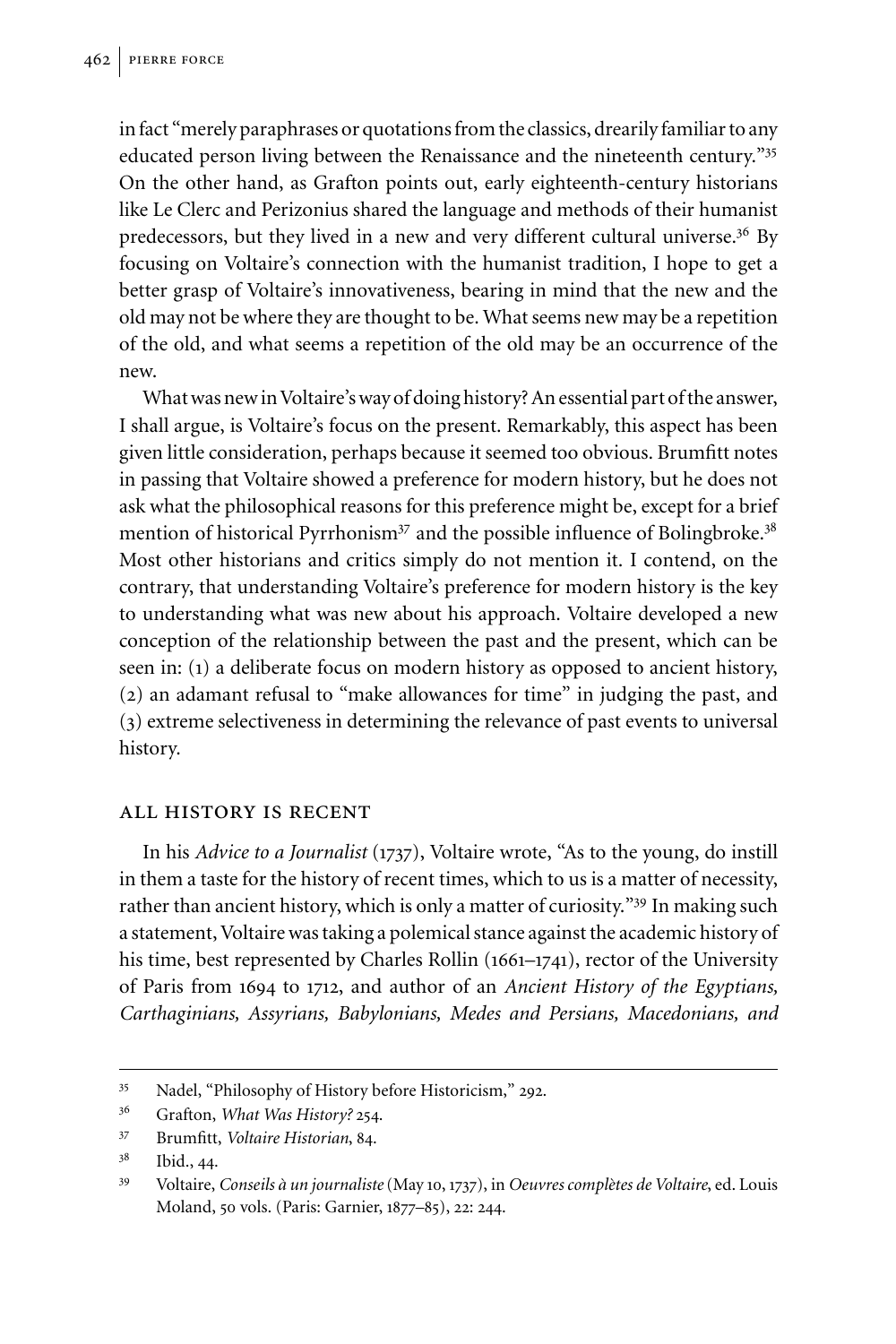*Grecians*that was widely re-published and translated throughout Europe until the mid-nineteenth century.<sup>40</sup> In the preface to his *Method of Teaching and Studying the Belles Lettres*, Rollin, after quoting the inevitable passage from Cicero on the uses of history ("It is not without reason that History has been ever looked upon as the light of ages"),<sup>41</sup> had argued that the fundamental purpose of history was to take us beyond the confines of our own time:

Confined without it to the bounds of the age and country wherein we live, and shut up in the narrow circle of such branches of knowledge as are peculiar to us, and within the limits of our own private reflections, we remain ever in a kind of infancy, which leaves us strangers to the rest of the world, and profoundly ignorant of all that has gone before us, or even now surrounds us.<sup>42</sup>

Later in the preface, Rollin adds, "I make no mention here of the history of France, as it is but natural that ancient history should precede the modern."<sup>43</sup> He goes on to say that he is ashamed that the history of France has been neglected, and he regrets that "we have no time to teach the schoolboys the history of France."<sup>44</sup> It is clear, however, that curricular constraints are not the fundamental reason. Rollin's history is what Thomas Pavel, in a slightly different context, has called "an art of distancing."<sup>45</sup> Since the purpose of history is to take us beyond the confines of our own time, the further we go into the past, the more effective the distancing is. In that sense, history is, fundamentally, ancient history. Voltaire took the opposite stance: modern history had to be preferred to ancient history for both methodological and philosophical reasons.

Methodologically, knowledge of the recent past was more certain and easier to acquire than knowledge of the distant past: "Modern history has the advantage of being more certain, because of the very fact that it is modern."<sup>46</sup> In that sense, the focus on modern history was simply a consequence of the shift to

<sup>40</sup> Charles Rollin, *Histoire ancienne des Egyptiens, des Carthaginois, des Assyriens, des ´ Babyloniens, des M`edes et des Perses, des Mac´edoniens, des Grecs*, 13 vols. (Paris: Etienne, 1730–38). On history textbooks in France during that period see Louis Trenard, "L'Historiographie française d'après les manuels scolaires, de Bossuet à Voltaire," Studies *on Voltaire and the Eighteenth Century* 155 (1976), 2083–2111.

<sup>41</sup> Charles Rollin, *The method of teaching and studying the belles lettres, or an introduction to languages, poetry, rhetoric, history, moral philosophy, physics* (London: A. Bettesworth and C. Hitch, 1734, 1 (*De la mani`ere d'enseigner et d'´etudier les belles lettres par rapport `a l'esprit et au cœur*, 4 vols. (Paris: Etienne, 1726–8).

<sup>42</sup> Ibid.

<sup>43</sup> Ibid., 7.

<sup>44</sup> Ibid., 8.

<sup>45</sup> Thomas Pavel, *L'Art de l'´eloignement, Essais sur l'imagination classique* (Paris: Gallimard, 1996).

<sup>46</sup> Voltaire, *Conseils `a un journaliste*, 244.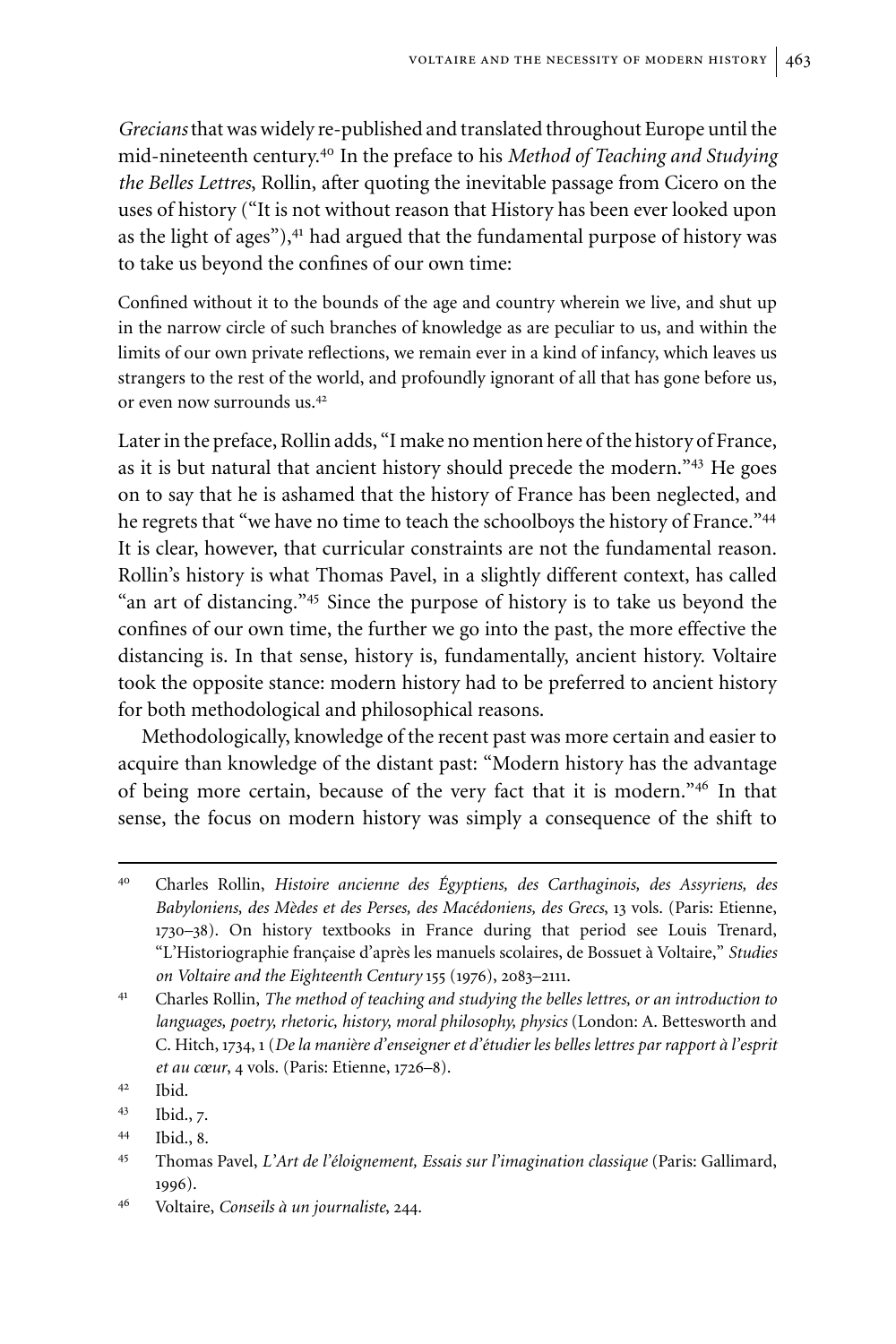critical methods that characterized the second half of the seventeenth century. As Chantal Grell points out, Mabillon's "diplomatic science" worked only on official documents deposited in church archives. It could not work on ancient history.<sup>47</sup> Similarly, Bayle's critical method worked best for the recent past, since it privileged first-hand testimony against tradition. A study of his *Historical and Critical Dictionary* shows that sixty percent of the articles are on the recent past (sixteenth and seventeenth centuries) while twelve percent are on the Middle Ages and twenty-eight percent on antiquity.<sup>48</sup> Voltaire was suspicious even of the kind of history pioneered by Mabillon and Le Nain de Tillemon, which made a critical use of charters going back to the Middle Ages. For Voltaire, any document that pre-dated the invention of the printing press was by definition untrustworthy: "history before the invention of printing was less than exact because it was seldom contradicted."<sup>49</sup> Only what had been vetted through publication and public debate was reliable. The existence of a public sphere, where evidence was questioned and assessed, was the only firm guarantor of the truthfulness of historical narratives. When the art of writing was the monopoly of a small group of people, "it was easy to make us believe the most preposterous things."<sup>50</sup> As a consequence, Voltaire argued, it is only by the end of the fifteenth century that history "begins to be truly interesting to us."<sup>51</sup>

All of this so far is consistent with the standard Enlightenment narrative: modern history is more reliable because, as we approach the present, the world is more enlightened. However, Voltaire had other, perhaps more important, reasons for preferring modern history. First, his status as the king's historiographer: he held this position from 1745 to 1750, but it continued to inform his perspective afterwards. In 1752 Voltaire wrote to a correspondent that publishing *The Age of Louis XIV* was a way of fulfilling his historiographer's duties, and that he saw these duties with even more urgency and pleasure now that they were no longer his official duties.<sup>52</sup> Second, modern history was to be privileged because of its greater exemplary value. In this Voltaire agreed with Bolingbroke, who wrote about the "the more entire as well as more authentic histories of ages more

<sup>47</sup> Chantal Grell, *L'Histoire entre ´erudition et philosophie* (Paris: PUF, 1993), 229.

<sup>&</sup>lt;sup>48</sup> See J. Solé, "Religion et vision historiographique dans le Dictionnaire de Bayle," in *Religion*, érudition et critique à la fin du XVIIe siècle et au début du XVIIIe siècle (Paris: PUF, 1968), 71–200.

<sup>&</sup>lt;sup>49</sup> Voltaire, article on Le Nain de Tillemont (1751), in "Catalogue de la plupart des écrivains français qui ont paru dans le Siècle de Louis XIV," in *idem*, *Oeuvres historiques*, 1181.

<sup>&</sup>lt;sup>50</sup> Voltaire, article on "Histoire," in *idem*, *Questions sur l'Encyclopédie, distribuées en forme de dictionnaire*, 9 vols. (London, 1771–2), 8: 20.

<sup>51</sup> Voltaire, "Remarques sur l'histoire," in *idem*, *Oeuvres historiques*, 44.

<sup>52</sup> Voltaire, letter to Charles Auguste Ferriol, comte d'Argental, 18 Dec. 1752, in *Correspondance*, ed. Theodore Besterman, vol. 3 (Paris: Gallimard, 1975), 860.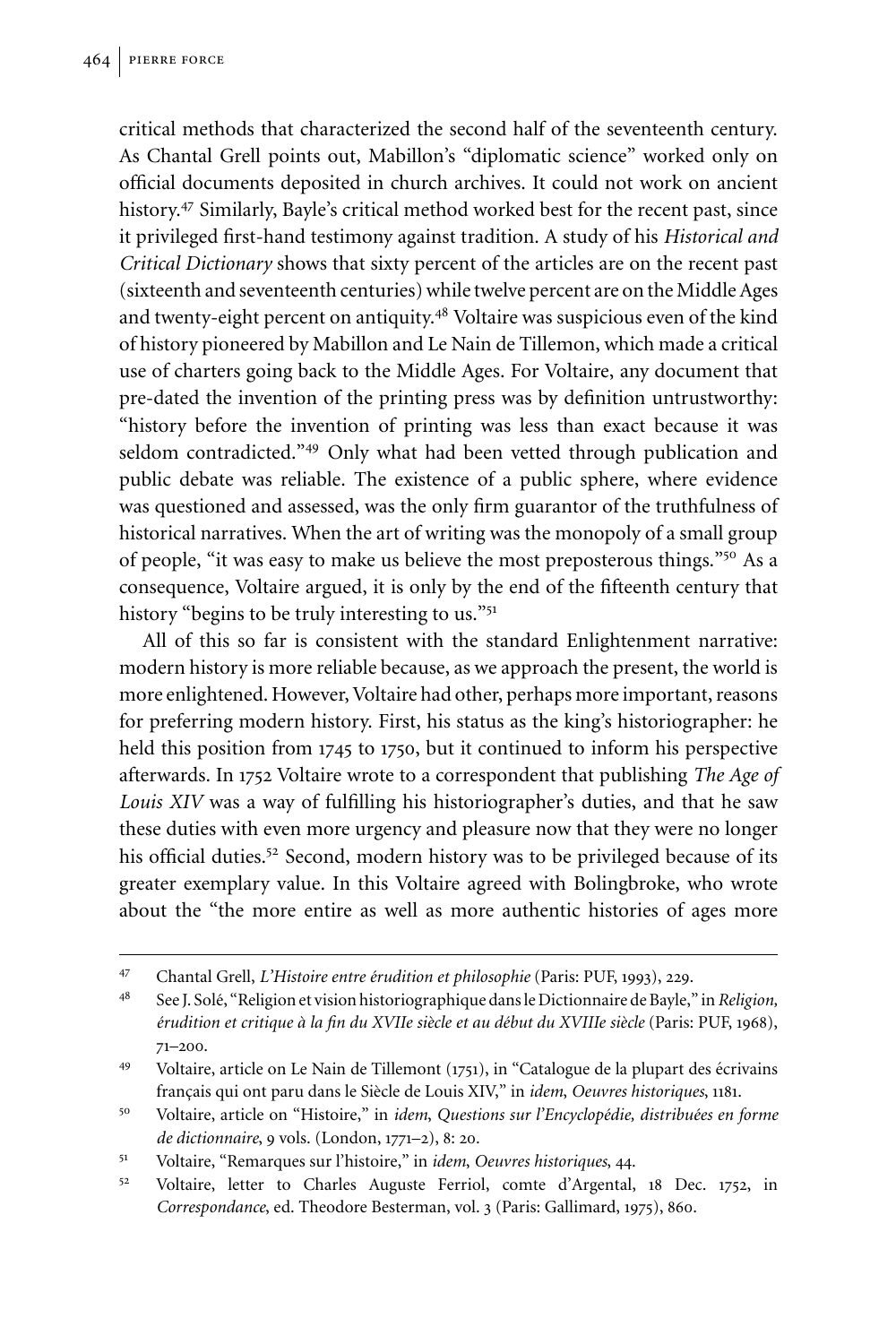modern" and stressed that only modern history could be called "magistra vitae." Ancient history could be "at best 'nuntia vetustatis,' the gazette of antiquity, or a dry register of useless anecdotes."<sup>53</sup> As George Nadel points out, Bolingbroke was both "a philosopher striving for something new to say" and "a humanist anxious to show that he could quote whatever the ancients had said."<sup>54</sup> How do you say something new when the rules of humanist scholarship imply an endorsement of ancient precepts? Nadel shows that Bolingbroke's solution was to reaffirm the exemplary function of history while insisting (and this was the innovation) that valid examples could be found only in modern history. Without trying to settle the question of Bolingbroke's possible influence on Voltaire,<sup>55</sup> one may say that Voltaire privileged modern history for exactly the reasons invoked by Bolingbroke, and *The Age of Louis XIV* was consistent with Bolingbroke's prescriptions on the use of history.

Fundamentally, the purpose of history was to trace the progress of the human mind. We tend to see this in the light of Condorcet's reinterpretation of Voltaire's project: telling the history of the world as a struggle between reason and unreason.<sup>56</sup> This interpretation is not entirely inaccurate, but it misses one aspect that Voltaire saw as fundamental. Showing "the progress of the human mind and of all the arts under Louis XIV"57 was a way of presenting the century of Louis XIV as "an example for the centuries to come."<sup>58</sup> What made the age of Louis XIV worth studying was its exemplary value. In that sense Voltaire had no quarrel with Rollin's invocation of the *historia magistra vitae* topos, and his work was an adamant reaffirmation of the exemplary value of history.<sup>59</sup> On the other hand, Voltaire's reinterpretation of the topos was taking it to a very different place. In the humanist tradition, exemplarity was based on temporal, geographical, and cultural distance.<sup>60</sup> Role models from antiquity were, by definition, remote and foreign, and they required an effort of accommodation and appropriation. Imitation of the deeds of heroes was predicated on the notion that ancient standards of virtue were probably out of reach, yet it was

<sup>53</sup> Bolingbroke, *Letters on the Study and the Use of History*, vol. 1 (London: Millar, 1752), letter 5, 150.

<sup>54</sup> Nadel, "Philosophy of History before Historicism," 311.

<sup>55</sup> See Brumfitt, *Voltaire Historian*, 40–45.

<sup>56</sup> Jean-Antoine-Nicolas de Caritat, marquis de Condorcet, *Esquisse d'un tableau historique des progr`es de l'esprit humain* (Paris: Agasse, 1794).

<sup>57</sup> Voltaire, *Conseils `a un journaliste*, 245.

<sup>58</sup> Ibid.

<sup>59</sup> On the gradual disappearance of the *historia magistra vitae* topos see Reinhart Koselleck, *Futures Past: On the Semantics of Historical Time* (New York: Columbia University Press, 2004), 26–42.

<sup>&</sup>lt;sup>60</sup> See Thomas Pavel, *L'Art de l'éloignement*.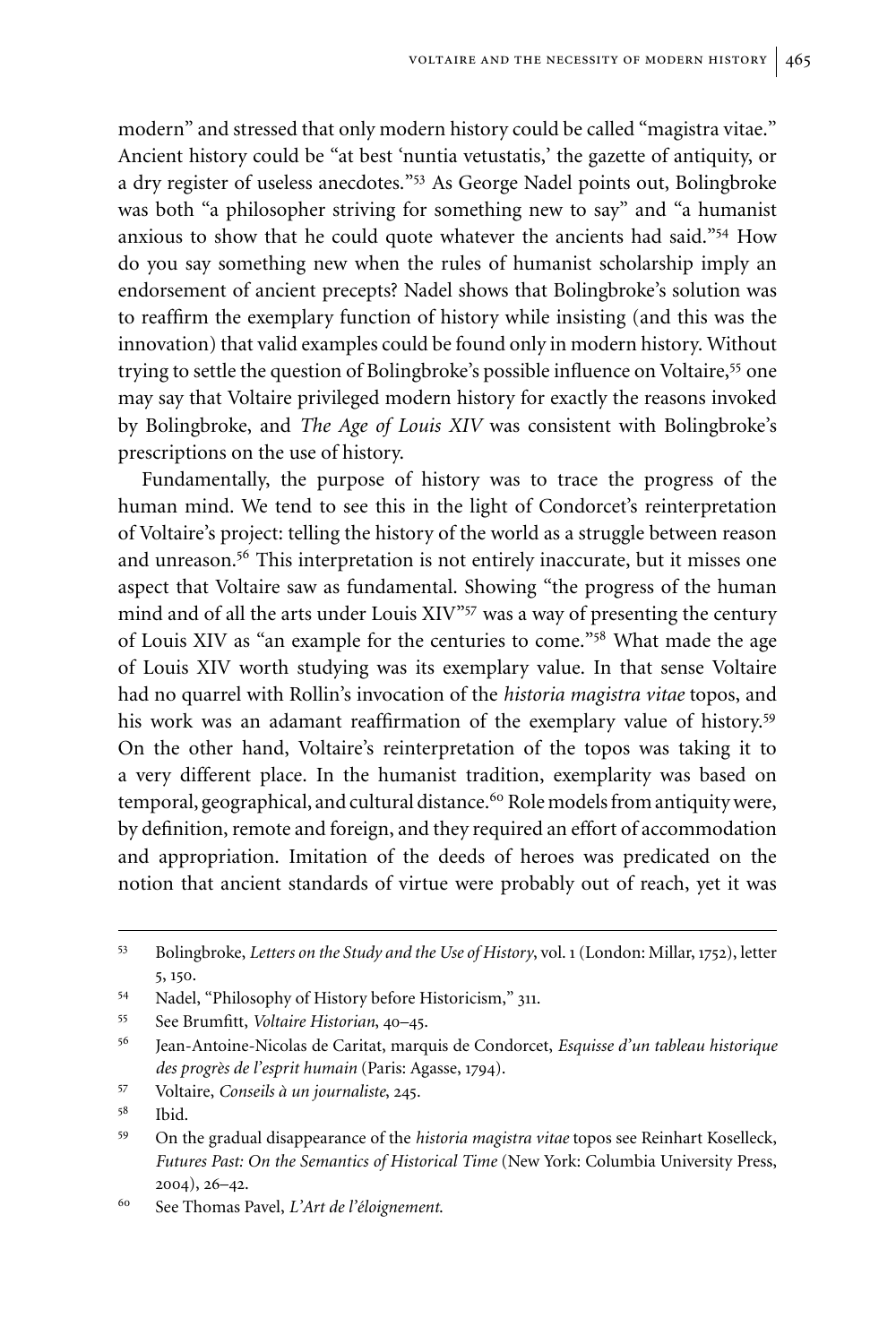the very distance between old standards and present realities that was inspiring. In privileging modern examples, Voltaire was turning this logic on its head. He moved from a notion of exemplarity based on distance to one based on proximity. In addition, Voltaire did subscribe to the humanist notion that examples should be sought in the behavior of exceptional individuals, but here, too, there was a shift. In *The Age of Louis XIV*, the hero was not so much Louis XIV as the age itself.

Brumfitt notes that Voltaire became gradually more interested in ancient history, and interprets this move as a pragmatic adjustment to an early stance that was too extreme.<sup>61</sup> It is indeed true that Voltaire wrote more about ancient history during his mature years, but I would argue that he developed a theory of ancient history that was consistent with his early privileging of modern history.

For Voltaire, as one went further into the past, things became less relevant and interesting. There was some purpose, however, to the study of antiquity, but this purpose had been fundamentally modified by the progress of the human mind. Antiquity was now an object of scientific study. There had been progress in the knowledge of antiquity in the same way that there had been progress in the knowledge of physics. This is how Voltaire interpreted the foundation of the Academie des inscriptions et belles-lettres. Its mission was to study antiquity in ´ the same way that physicists studied nature:

The Académie des belles-lettres, initially comprised in 1663 of a few members of the Académie française in order to convey the actions of Louis XIV to posterity through the minting of medals, became useful to the public when it ceased to focus exclusively on the monarch and dedicated itself to research about antiquity and to a judicious critique of opinions and facts. It did more or less in the field of history what the Academie des ´ sciences did in physics: it dispelled errors.<sup>62</sup>

In the*Philosophical Letters*, Voltaire uses a satirical tone to discuss the Academie ´ française, but he mentions the Académie des belles-lettres and the Académie des sciences with equal respect. While the Académie française has produced many bad speeches, "the Académie des belles-lettres has set a goal for itself that is wiser and more useful; it is to present to the public a collection of reports filled with curious research and criticism. These reports are already valued by foreigners."<sup>63</sup> (Voltaire is alluding here to the famous *mémoires* that were indeed widely circulated in the Republic of Letters.) Both academies deserve respect because their common purpose is to establish facts. The expression "curious research and criticism"

<sup>61</sup> Brumfitt, *Voltaire Historian*, 84–94.

<sup>62</sup> Voltaire, *Le Si`ecle de Louis XIV*, in *idem*, *Oeuvres historiques*, 1000.

 $63$  Ibid.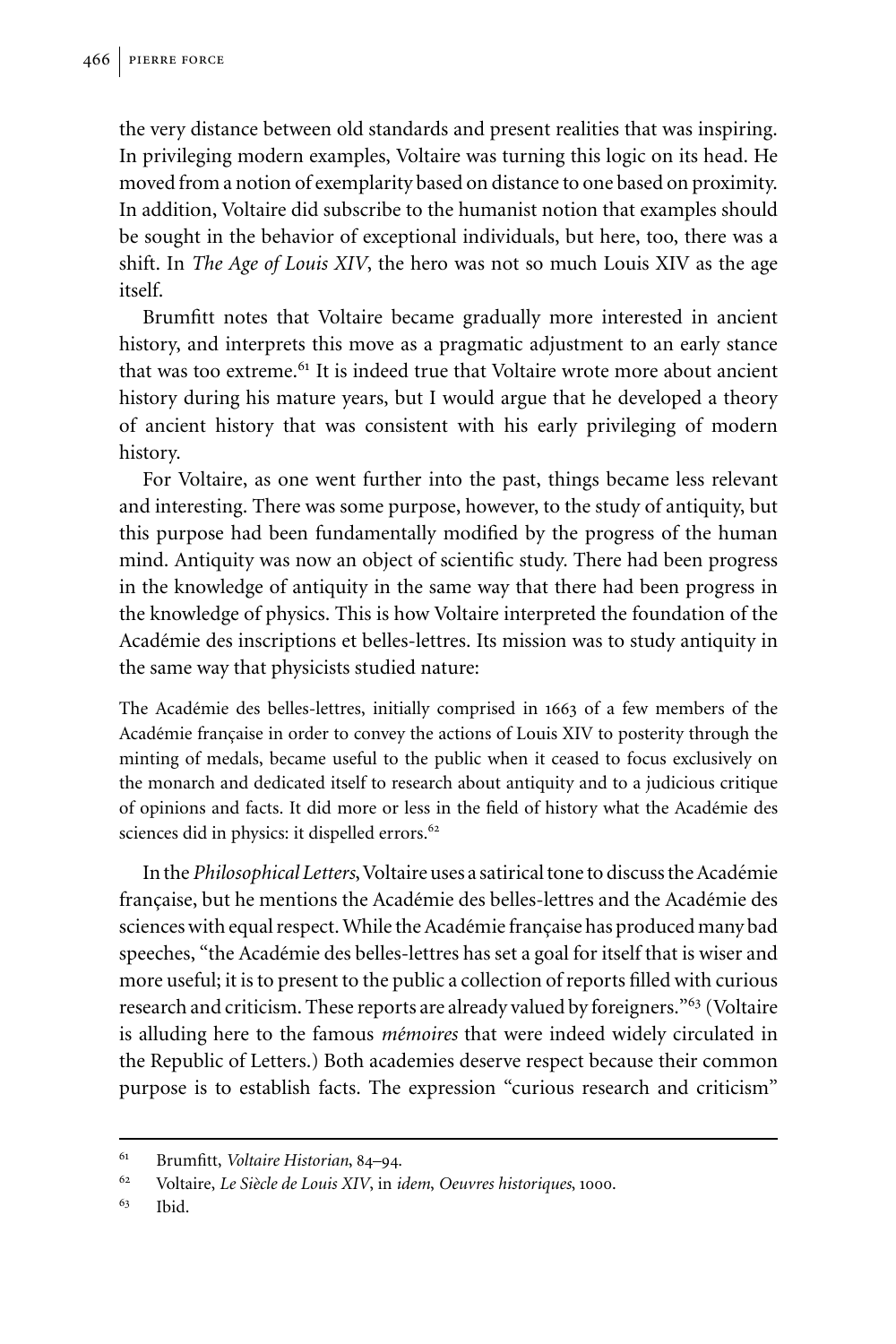seems to give a relatively minor purpose to the study of antiquity. The adjective "curious," however, should be taken in its full sense. The impulse behind the study of antiquity is the same as the impulse behind the study of nature: curiosity. In the same spirit the twenty-third philosophical letter praises Louis XIV for having supported "the arts," which include not only painting, sculpture, and architecture, but also astronomy, mathematics, medicine, and "research about antiquity."<sup>64</sup>

For Voltaire, one of the distinguishing features of the age of Louis XIV was its superior knowledge of antiquity: "This century in particular had a better knowledge of antiquity than its predecessors."<sup>65</sup> Archeological digs had unearthed ancient monuments, especially in Italy. This had resulted in significant and tangible progress in the knowledge of antiquity: "Italy provides more monuments that the rest of Europe combined; the more monuments have been unearthed, the more science has expanded."<sup>66</sup> The logic here is one of scientific accumulation: the more material we dig up, the better we understand the past. In that sense it was useful to improve the knowledge of the distant past, because distance bred ignorance, and ignorance bred erroneous beliefs. For instance, in the "Antiquity" article of the *Questions sur l'Encyclopédie*, Voltaire satirized the pseudoscience that the general lack of knowledge about antiquity had made possible, including the pretentions of a Scottish author who claimed that the Garden of Eden was in Edinburgh, because the names of both places began with the letter  $E.67$ 

The eighteenth century was a time of great change in the study of antiquity. Voltaire was perfectly aware of this change, and he did show respect for the work of antiquarians. However, in Voltaire's eyes, modern history and ancient history were two fundamentally different enterprises. Only modern history qualified as history: it was "a matter of necessity"<sup>68</sup> because it could provide a coherent narrative that led up to the present times. Ancient history, on the other hand, was "a matter of curiosity"<sup>69</sup> with the same status as the study of the natural world. In that sense, Voltaire's privileging of modern history implied not so much a "defeat of erudition"<sup>70</sup> at the hands of philosophy as it did a recasting of erudition as scientific activity, separate from the philosophical task of writing history.

<sup>&</sup>lt;sup>64</sup> Voltaire, *Lettres philosophiques*, ed. René Pomeau (Paris: Garnier-Flammarion, 1999), letter 23, 148.

<sup>65</sup> Voltaire, *Le Si`ecle de Louis XIV*, in *idem*, *Oeuvres historiques*, 1028.

<sup>66</sup> Ibid.

<sup>&</sup>lt;sup>67</sup> Voltaire, article on "Antiquité," in *idem*, *Questions sur l'Encyclopédie*, 1: 299.

<sup>68</sup> Voltaire, *Conseils `a un journaliste*, 244.

 $69$  Ibid.

<sup>70</sup> See Blandine Barret-Kriegel, *La D´efaite de l'´erudition* (Paris: PUF, 1988).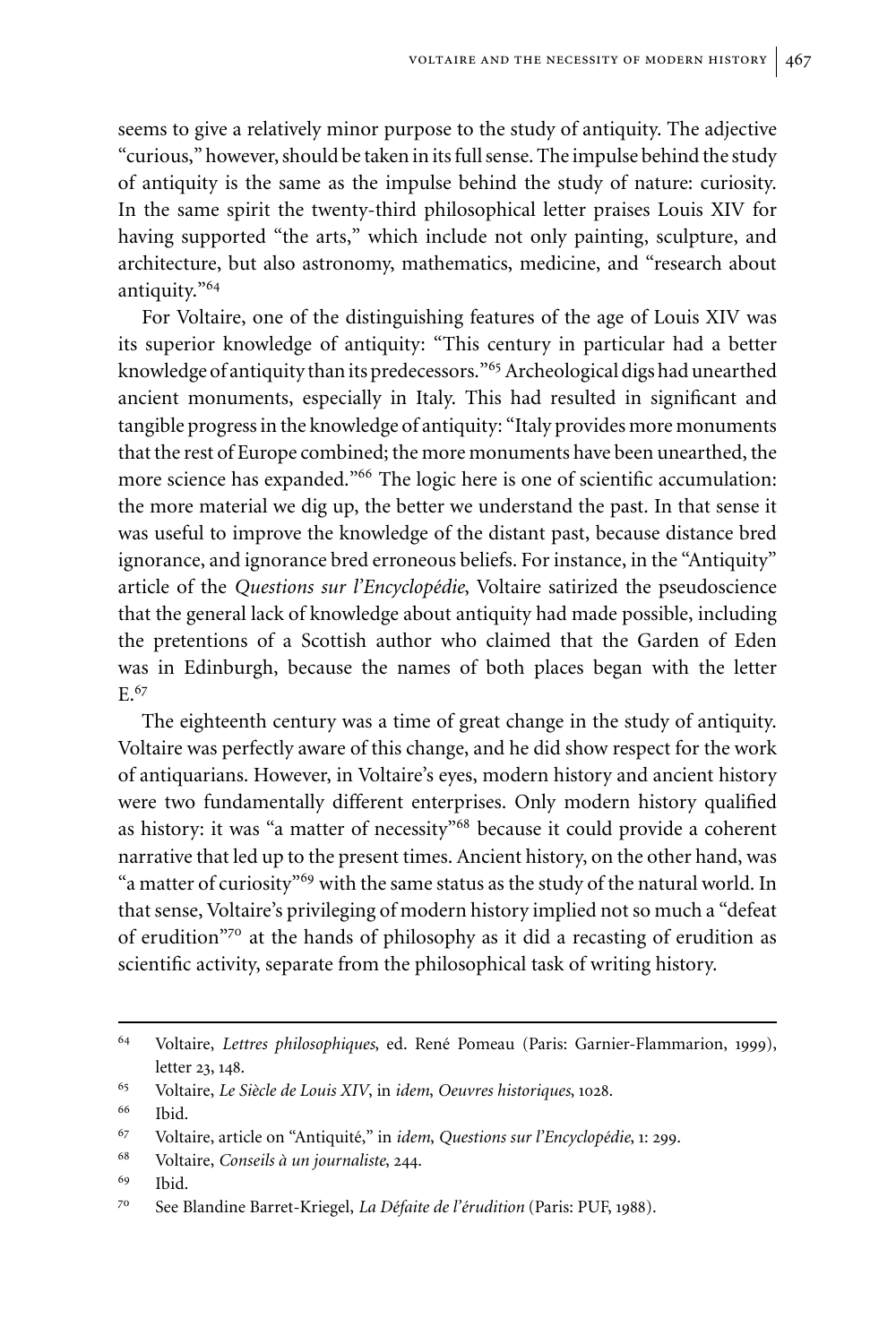# historical judgment and the quarrel of the ancients and the moderns

In order to have a fuller understanding of the preference for the present that characterized Voltaire's conception of history, we must understand his position in the quarrel of the ancients and the moderns. In the "Ancients and Moderns" article of the *Philosophical Dictionary*, Voltaire begins by saying that the famous quarrel is still unresolved.<sup>71</sup> He begins by quoting two paragraphs from what was generally seen as the most persuasive apology for the moderns, Fontenelle's *Digression on the Ancients and the Moderns*. <sup>72</sup> After quoting "the learned and ingenious Fontenelle,"73 who dismissed as absurd the notion that trees and human minds might have been more vigorous in ancient times, Voltaire argues that "with the permission of the distinguished academician, this is no longer at all the state of the question."<sup>74</sup> Voltaire does not disagree with Fontenelle's conclusions, but he takes issue with his method. It is not necessary to entertain conjectures about the potential of the human race in various historical periods. The comparison between the ancients and the moderns is a question of fact, subject to empirical testing: "The question is not whether nature today is able to produce geniuses and works that are as good as those from antiquity, but whether we have actually done so."<sup>75</sup> As he puts it elsewhere in the same article, in order to decide whether the moderns are superior to the ancients, it suffices to establish a comparative listing of achievements. The period with the greater number of achievements wins: "Therefore this dispute is a matter of fact. Has antiquity produced more great monuments of all kinds until the time of Plutarch than the modern period from the age of the Medici to Louis XIV inclusively?<sup>76</sup> Voltaire does not answer this rhetorical question. The response is clear enough. An important consequence is that classical antiquity no longer enjoys the privileged status it once had as a source of exemplary achievements. Antiquity has produced great *siècles* (of Augustus, of Alexander) like the modern period has, and for the most part the *siècle de Louis XIV* is superior to all the others.

The notion that human history had produced four great *siècles* (Alexander, Augustus, Leo X, and Louis XIV) was not Voltaire's invention. It was proposed by Dubos in his1719*Critical Reflections on Poetry, Painting and Music*. <sup>77</sup> Jean-Baptiste

<sup>&</sup>lt;sup>71</sup> Voltaire, article on "Anciens et modernes," in *idem*, *Questions sur l'Encyclopédie*, 1: 245.

<sup>72</sup> Ibid.

<sup>73</sup> Ibid.

<sup>74</sup> Ibid., 248.

<sup>75</sup> Ibid.

<sup>76</sup> Ibid., 248.

<sup>77</sup> Jean-Baptiste Dubos, *R´eflexions critiques sur la po´esie et sur la peinture*, vol. 2 (1719), (Paris: Mariette, 1733), sect. 12, 134. On the complex relationship between Dubos and Voltaire see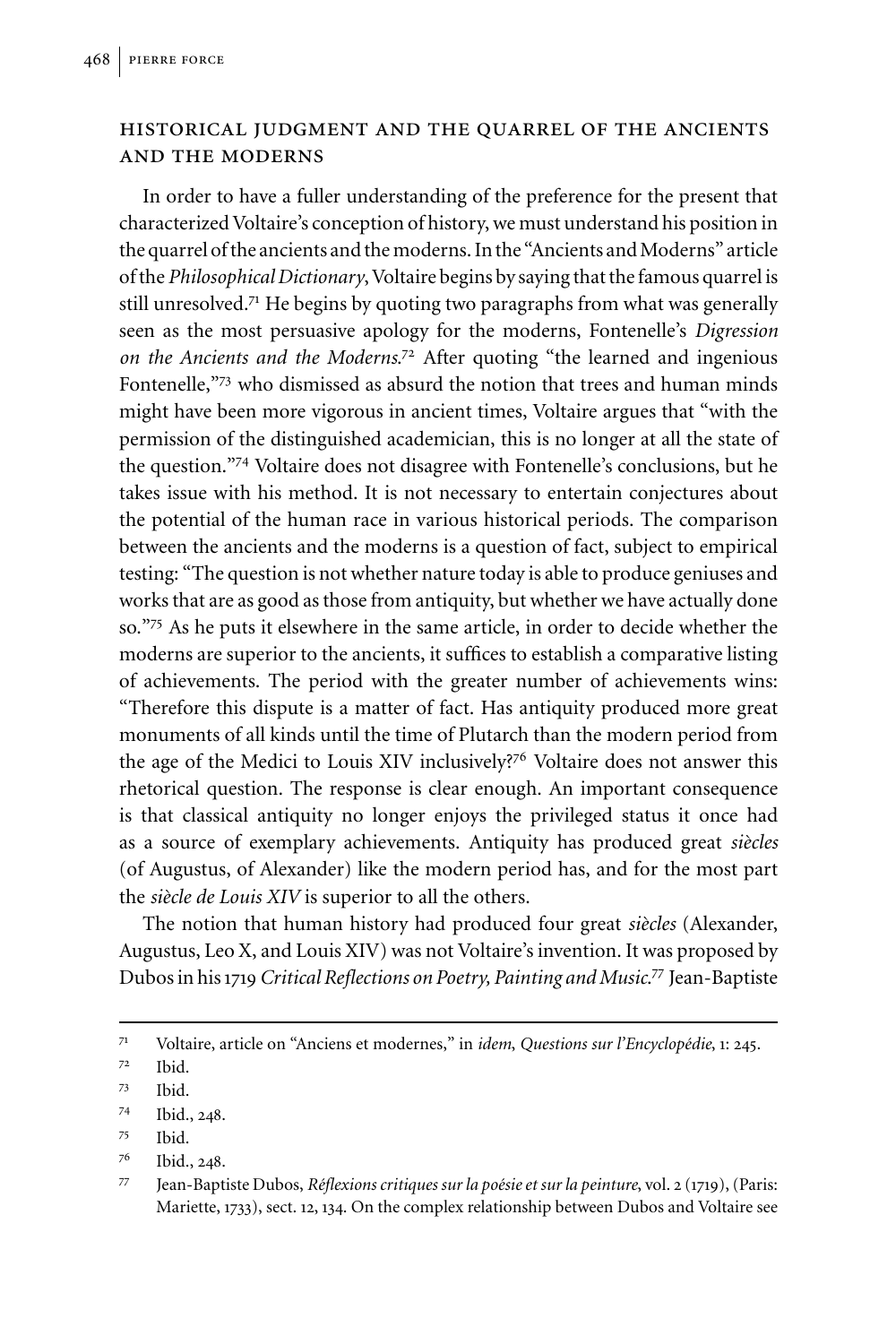Dubos (1670–1742) was a historian with an antiquarian bent who practiced the new critical method and became perpetual secretary of the Académie française in 1722. As Fumaroli points out, Dubos was a partisan of the ancients who was just as fluent in the language of the moderns.<sup>78</sup> He elaborated a defense of the Ancients that sought to include the achievements of the new science and recognized the fact that the moderns had a better knowledge of the natural world. Dubos did not claim to have a definitive explanation for the superiority of those four *siècles* over all the others. He speculated that there were moral causes and physical causes. The moral causes were the various encouragements that a particular society provided for the arts.<sup>79</sup> Moral causes played an important role, but, for Dubos, the physical causes trumped the moral ones.<sup>80</sup> Dubos speculated that the quality of the air in a particular place and time was the overriding reason why men of genius appeared. As a result, the great cultural achievements of a particular period were ultimately the consequence not of a certain degree of civilization but of the presence of a few geniuses. As Dubos puts it, it is the great artists who make the great patrons, and not the reverse. A particular period may be very civilized in the sense that it has successfully cultivated the sciences, but true greatness comes from genius, which is individual and ultimately unrelated to the overall degree of civilization.<sup>81</sup>

In *The Age of Louis XIV*, Voltaire addressed these theories explicitly. Without naming Dubos, he agreed with him that "the age of Louis XIV has in everything the destiny of the ages of Leo X, Augustus and Alexander,"<sup>82</sup> but he implicitly reversed Dubos's hierarchy between physical causes and moral causes. For Voltaire, the appearance of persons of genius was a consequence of the overall advancement of civilization.<sup>83</sup>

*The Age of Louis XIV* did not present itself explicitly as an apology for the moderns. For Voltaire, the superiority of the moderns was beyond dispute. However, *The Age of Louis XIV* was predicated on a refutation of Dubos's theory on the relationship between a *siècle* and its geniuses. For Voltaire, the age of Louis XIV was great because it had produced geniuses, but these geniuses could not be separated from the overall achievements of the period. A *siècle* had to be taken as a whole when compared with other *siècles*. This is why *The Age of Louis XIV* was followed by a catalog that listed not only the great names, but "most of the

Enzo Caramaschi, "Du Bos et Voltaire," *Studies on Voltaire and the Eighteenth Century* 10 (1959), 113–236.

<sup>78</sup> Marc Fumaroli, *La Querelle des Anciens et des Modernes* (Paris: Gallimard, 2001), 212–13.

<sup>79</sup> Dubos, *R´eflexions critiques*, vol. 2, sect. 12, 130.

 $\frac{80}{81}$  Ibid., sect. 13, 145.

 $\frac{81}{82}$  Ibid., sect. 39, 558.

<sup>82</sup> Voltaire, *Le Si`ecle de Louis XIV*, in *idem*, *Oeuvres historiques*, 1015.

 $83$  Ibid.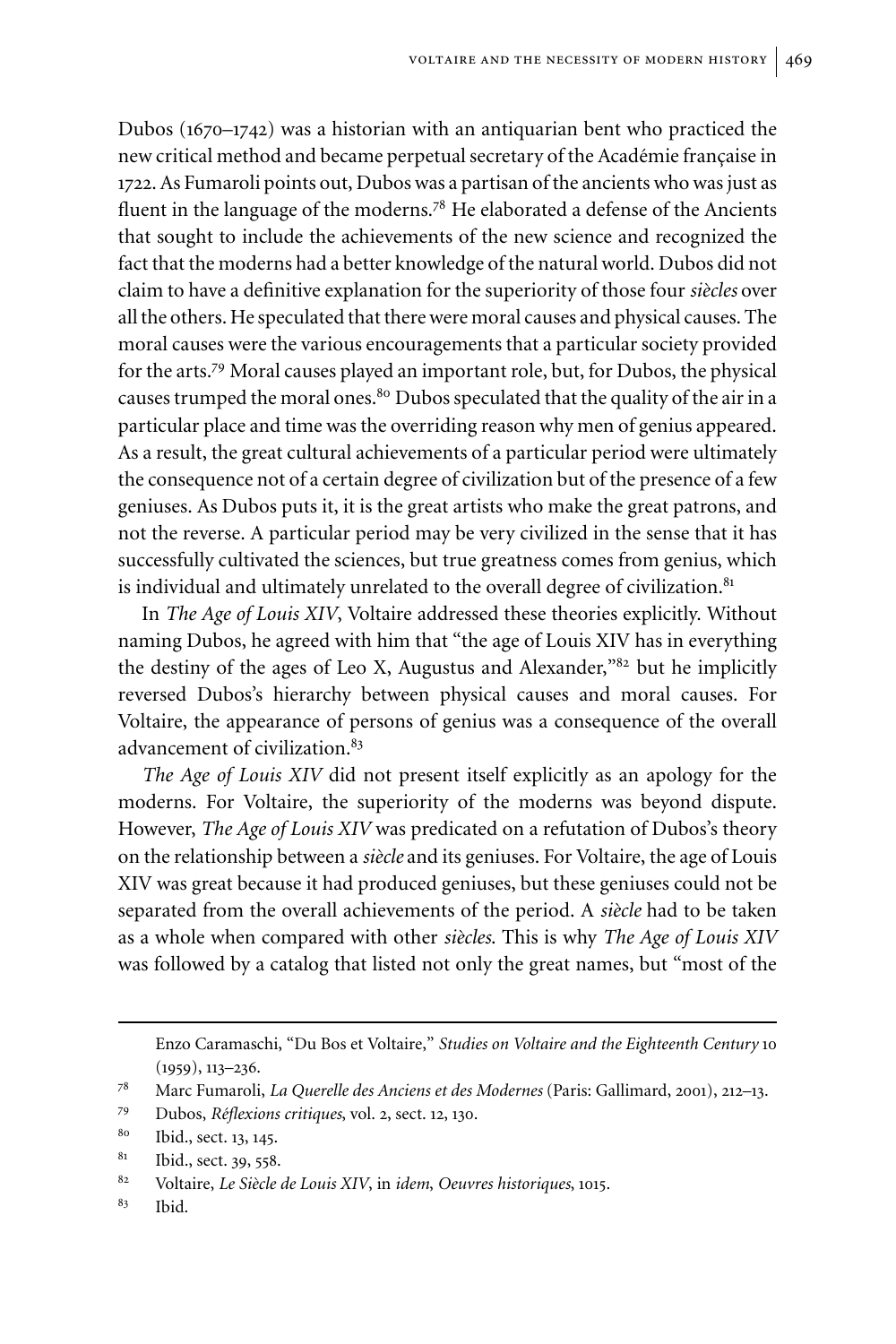writers who lived in the age of Louis XIV."<sup>84</sup> If the comparison was done in this way, the moderns were clearly superior to the ancients.

## judging historically, judging equitably

In 1964 George Nadel noticed that the traditional division between Renaissance studies and eighteenth-century studies had made it difficult to perceive any continuity between humanist history and Enlightenment history.<sup>85</sup> Even today, specialists of the eighteenth century are usually not familiar with the language of the rhetorical tradition. As a result they do not pay attention to words like "equity" and "equitable." To a modern reader these words convey a vague sense of justice or fair-mindedness, but they have a very specific, technical sense in the rhetorical tradition. A good deal of the difference between Voltaire and Dubos has to do with their understanding of equity. In the rhetorical tradition, equity was the art of accommodating the generality of the law to the particular circumstances of a case. In matters of style, equity manifested itself as attention paid to what Aristotle called *to prepon*, or what Quintilian called *decorum*: the art of achieving a match between a speech and its audience, as well as between the subject matter and the words used. As Kathy Eden points out in *Hermeneutics and the Rhetorical Tradition*, *decorum* was not only a principle of rhetorical composition. It was a hermeneutic principle as well.<sup>86</sup> Using decorum in interpretation meant paying attention to the fact that a text was written for a particular audience at a particular time. In that sense, an "equitable" interpretation had to pay attention to historical context. Reading equitably meant, in part, reading historically. Eden shows that the clearest formulation of this kind of historicism was given by Erasmus, who brought together the notions of reading in context, reading equitably (*ad aequitatem naturalem*) and reading historically (*pro ratione temporis*).<sup>87</sup>

One of the main points of contention in the quarrel of the ancients and the moderns was the imperfections and faults of ancient poets like Homer. Dubos addressed the issue by reminding his audience that it should not be blind to cultural and historical difference:

The bias most humans have in favor of their own time and their own nation is therefore the source of many poor remarks and poor judgments. They take what is being done as

<sup>84</sup> Voltaire, "Catalogue de la plupart des écrivains français qui ont paru dans le siècle de Louis XIV, pour servir à l'histoire littéraire de ce temps" in *idem*, *Oeuvres historiques*, 1133-1214.

<sup>&</sup>lt;sup>85</sup> Nadel, "Philosophy of History before Historicism," 292.

<sup>86</sup> Kathy Eden, *Hermeneutics and the Rhetorical Tradition* (New Haven: Yale University Press, 1997), 12–16.

<sup>&</sup>lt;sup>87</sup> Kathy Eden, "Equity and the Origins of Renaissance Historicism: The Case for Erasmus," *Yale Journal of Law and the Humanities* 5 (1993), 137–45.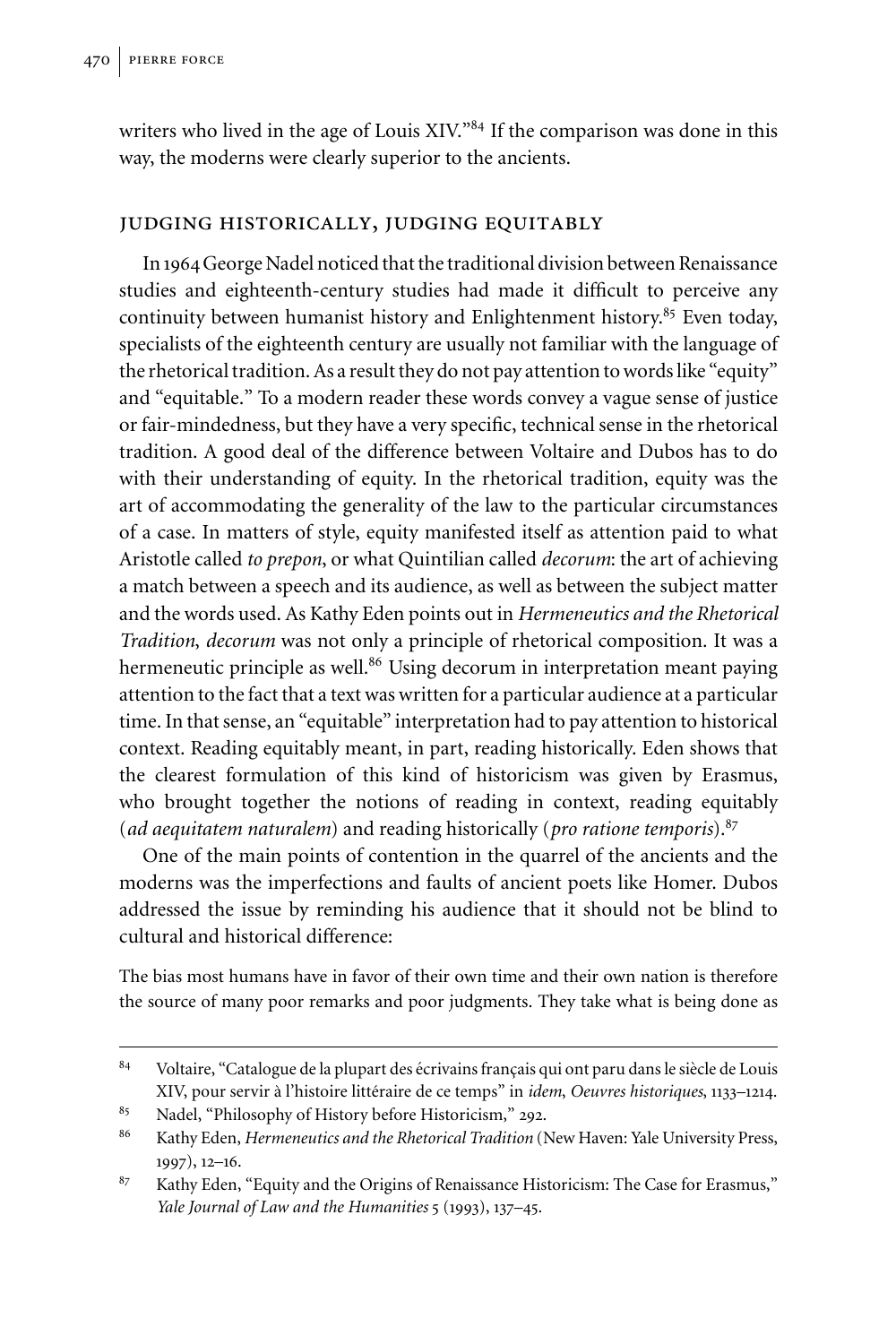the rule for what should be done everywhere and what should have been done always. Yet only a small number of customs and a small number of vices and virtues have been praised and blamed in all times and in all countries.<sup>88</sup>

This development, done in the spirit of Montaigne's skepticism, is followed by a quote from Quintilian that is precisely a definition of the concept of decorum:

Poets are right to follow Quintilian's advice to orators: take advantage of the ideas of those for whom they compose, and adapt to those ideas. *It is of the utmost importance to consider what the customs of the audience are, and what the publicly received opinion is* (Quint. *Inst. Lib.* 3, *cap.* 9).<sup>89</sup>

If one bears in mind the question of *decorum* (in other words, if one cares to read historically) one will understand the many apparent oddities in Homer and other ancient poets. For instance Homer, who wrote not long after the events he narrates, was expected by his audience to give a comprehensive account, with lists of warriors, ships, and so on. This explains the catalog of ships in the *Iliad*, which puzzles modern readers.

For Dubos, "an image that is noble in one country is ignoble in another."<sup>90</sup> For instance, Europeans today have contempt for donkeys, but the Chinese honor them, and the ancient Greeks honored them as well. If one becomes aware of this sort of cultural difference, one will forgive the ancients and the Asians for the oddity of their literature. That is not enough, however, says Dubos. The critics who forgive Homer for being odd think they are being equitable, but their sense of equity is insufficient. Becoming aware of historical difference should not only protect the poetry of the ancients from unfair criticism, it should help recover the original beauty of ancient texts: "these figures are not only excusable; they are beautiful in the original."<sup>91</sup> For Dubos the purpose of an equitable or historical reading is to reclaim the beauty of ancient texts without any exceptions or reservations. Any fault we see in Homer is the result of our ignorance of context. If we care to learn about the context, Homer will appear in its complete beauty.

Voltaire, too, was sensitive to historical context, but he had a different understanding of what it was to read equitably. On the one hand, he was well aware of the demands of history as a discipline. For a historian, it made no sense to use the customs of the present to evaluate the customs of the past:

It is common knowledge nowadays that we should not judge ancient customs on the basis of modern customs. If you tried to reform the court of Alkinoos in the Odyssey by using

<sup>88</sup> Dubos, *R´eflexions critiques*, vol. 2, sect. 37, 544.

Ibid., sect. 37, 545.

<sup>&</sup>lt;sup>90</sup> Ibid., sect. 35, 525.

<sup>&</sup>lt;sup>91</sup> Ibid., sect. 35, 527.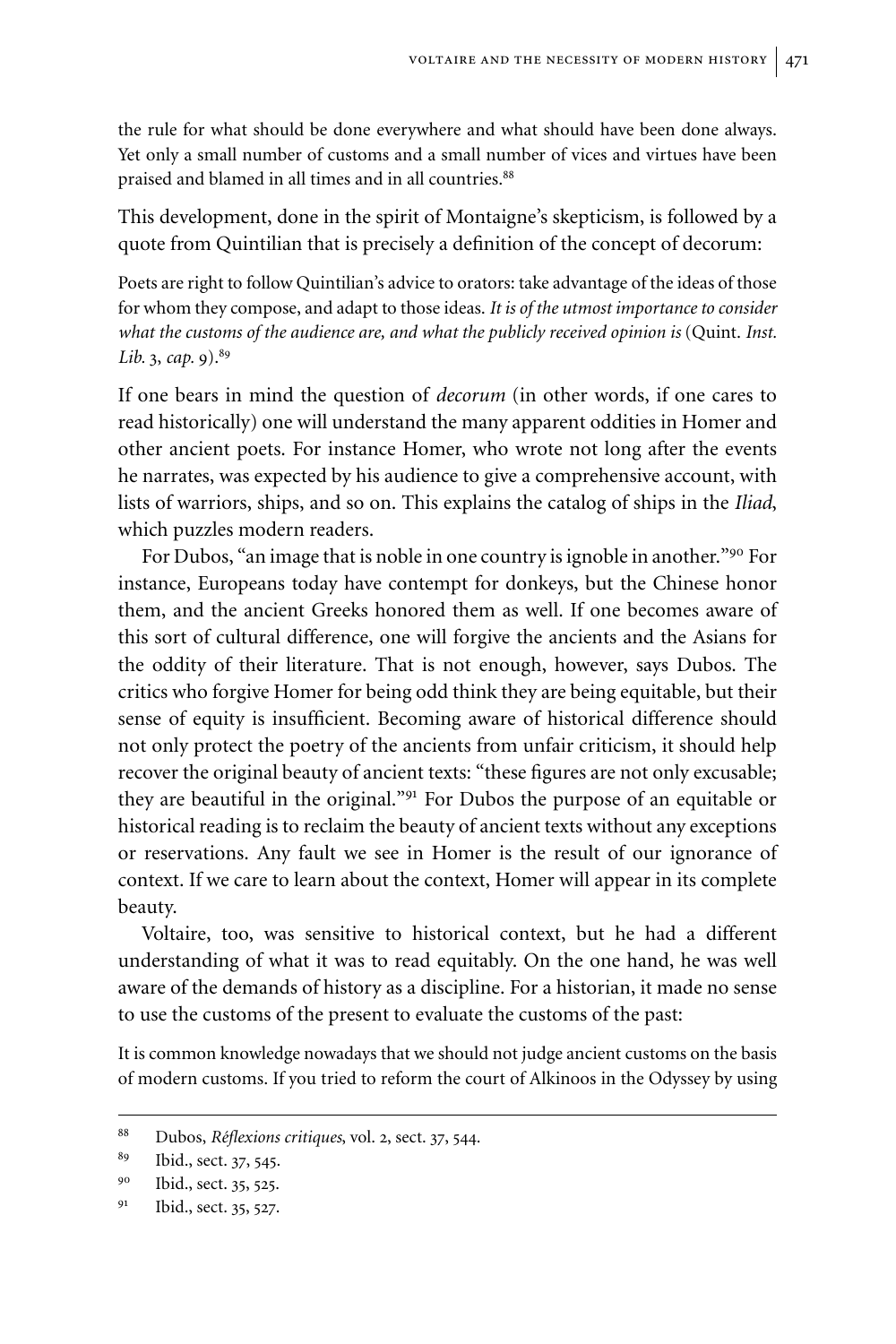the court of the Great Turk or that of Louis XIV as a model, you would not be well received by scholars. If you faulted Virgil for representing King Evander covered with bearskin and accompanied by two dogs when receiving ambassadors, you would be a poor critic.<sup>92</sup>

On the other hand, in his essay on epic poetry, originally published in English, Voltaire addressed the issue of the historicity of style and taste by making a distinction between what is universal and what is subject to local and historical variation:

It is true, there are beauties which the taste of every nation equally relish. Since all Europe has set up the Greek and Roman authors for models of writing, Homer and Demosthenes, Virgil and Tully, have in some measure united under their laws our European nations, and made of so many and different countries a single Commonwealth of letters.<sup>93</sup>

For Voltaire, being equitable meant being aware of local and historical variation, and a critic who wanted to understand what epic poetry was had to grasp it in all its manifestations through time and space – not only ancient poetry, but also the poetry of modern Italy, England, and so on: "It is a pleasure, no doubt, and a great improvement of our mind, to survey all the epic writers in their respective countries, from Homer down to Milton, and to observe the different features, and the various dresses of those great men."<sup>94</sup> In that sense, being equitable meant being able to overcome the partiality one had for the taste of one's time and one's nation, and to make literary judgments that were universally valid:

The judicious reader will supply the defects, and enforce the feeble hints he will find in this Essay. My part is to propose, his to judge; and his judgment will be right, if he attends without partiality, laying aside the prejudices of the school, or the over-bearing love of the productions of his own country . . . He will distinguish the beauties, and the faults which are such, everywhere, and in all ages, from those doubtful things which are called blemishes by one nation, and styled perfections by another. He will not be tyrannized by Aristotle, Castelvetro, Dacier, Le Bossu; but he will extract his own rules from the various examples he shall have before his eyes, and governed by his good sense alone, be a judge between the Gods of Homer, and the God of Milton, and between Calypso, Dido, Armida, and Eve.<sup>95</sup>

<sup>&</sup>lt;sup>92</sup> Voltaire, article on "Ezéchiel" (1764), in *Dictionnaire philosophique*, *Oeuvres complètes de Voltaire*, 19: 54.

<sup>93</sup> Voltaire, *An Essay on Epic Poetry* (1727), in *The Complete Works of Voltaire*, vol.3B (Geneva: Institut et Musée Voltaire; Toronto: University of Toronto Press, 1996), 308.

<sup>94</sup> Ibid., 313.

<sup>95</sup> Ibid.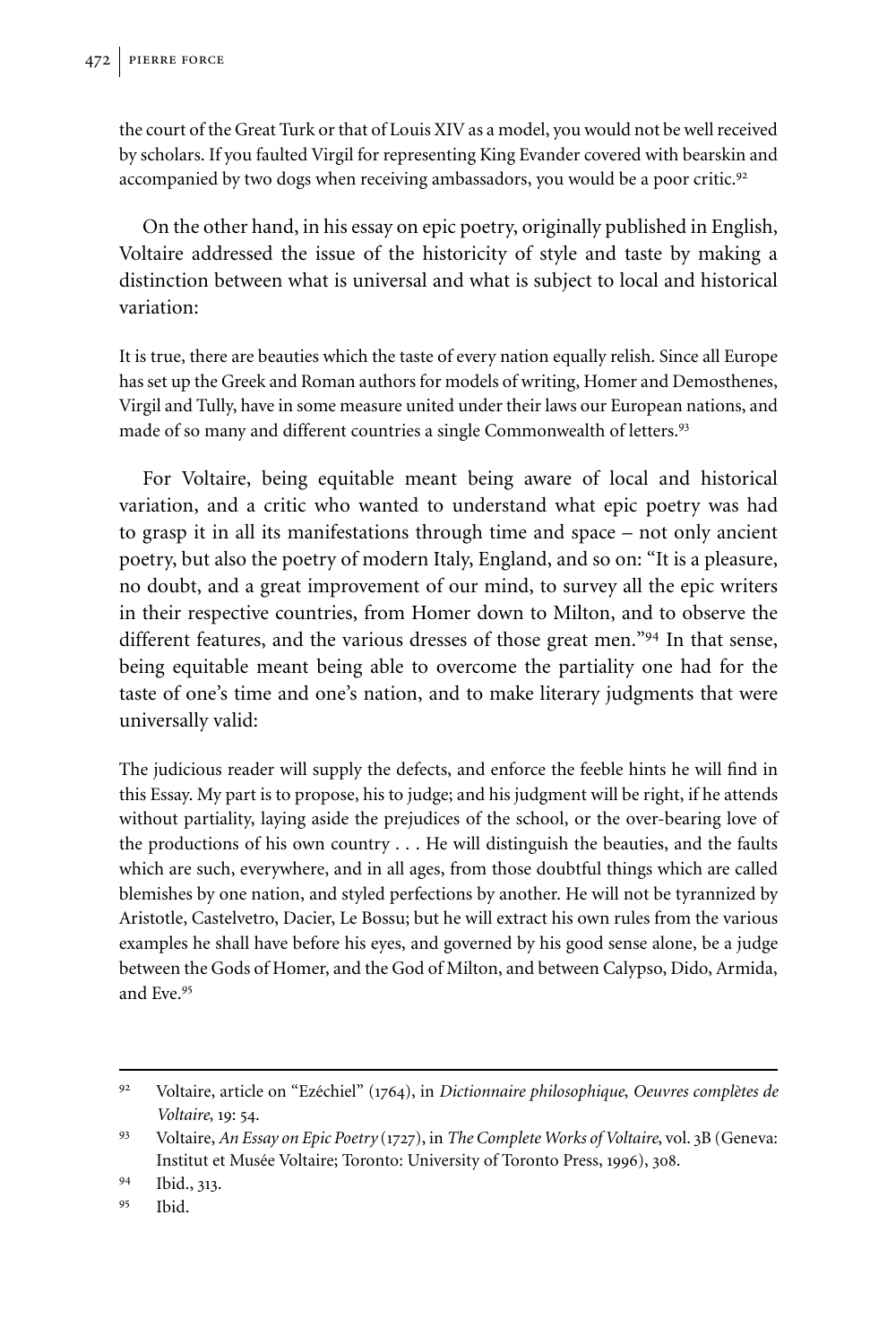Against critics like Dacier,<sup>96</sup> who read Homer historically in order to recover the original beauty of the text, Voltaire proposed to use one's judgment to distinguish, in every author, between what was universally beautiful and what pertained to historical and local variation. This is precisely how Voltaire understood equity in literary judgment. He referred explicitly to this notion in the sentence that follows the passage I have just quoted: "But if the reader be so just, as to make allowances for the time in which those different authors have writ, it is to be hoped he will look with some indulgence on the diction of this essay."<sup>97</sup> (I should add that Desfontaines's French translation of "being just" in the context of "making allowances for time" is precisely équité.<sup>98</sup>) As Voltaire put it in the *Questions sur l'Encyclopédie*, "reason and good taste demand, it seems to me, that in ancient as well as in modern authors, the good be distinguished from the bad, the former being often next to the latter."<sup>99</sup> In that sense, Voltaire was following the method advocated by Fontenelle in the *Digression*. Overcoming prejudice meant ignoring the fact that the great authors from antiquity had been admired for thousands of years. Equity, in this case, required giving up the respect and the indulgence that had traditionally accompanied the reception of ancient authors:

One must be capable of saying or hearing without indulgence that there is something amiss in Homer or Pindar; one must dare to believe that mortal eyes can see the faults of these great geniuses; one must dare to compare Demosthenes and Cicero with a man who bears a name that is French and perhaps humble; what a great and extraordinary effort of reason this requires!<sup>100</sup>

"Without indulgence" meant without the traditional demands of equity, or according to a new form of equity that put the ancients and the moderns on equal footing:

I only intend to show that, because the Ancients may have achieved, or not achieved, absolute perfection in some things, when we ascertain whether they did, we should have no respect for great names, and no indulgence for their faults; in other words, we should treat them like Moderns.<sup>101</sup>

<sup>&</sup>lt;sup>96</sup> Anne Lefèvre-Dacier, *Des Causes de la corruption du goût* (Paris: Rigaud, 1714).

<sup>97</sup> Voltaire, *An Essay on Epic Poetry*, 314.

<sup>&</sup>lt;sup>98</sup> Voltaire, *Essai sur la poésie épique* (1728), trans. Desfontaines, in *The Complete Works of Voltaire*, vol. 3B, 512.

<sup>99</sup> Voltaire, article on "Anciens et modernes," in *idem*, *Questions sur l'Encyclop´edie*, 1: 259.

<sup>&</sup>lt;sup>100</sup> Fontenelle, *Digression sur les Anciens et les Modernes*, in *idem*, *Entretiens sur la pluralité des mondes* (1688) (Oxford: Clarendon Press, 1955), 169.

<sup>101</sup> Ibid.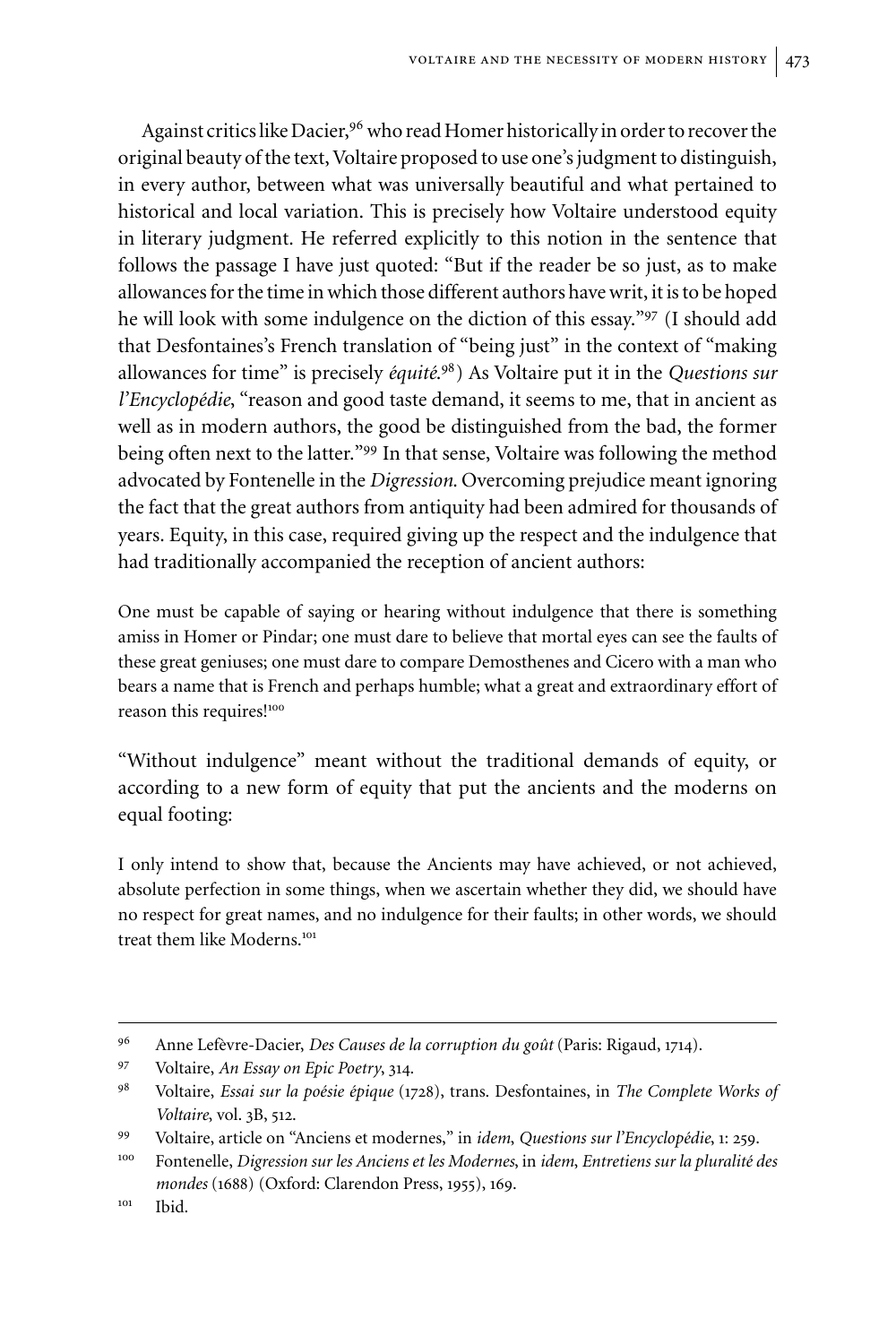For Voltaire, an "equitable judge"<sup>102</sup> was one who could use his own judgment to sort out the good and the bad in Racine as well as in Sophocles. In that sense, historical distance was irrelevant: "Thus he will judge the ancients not by their name, not by the time they lived in, but by the works themselves; it is not three thousand years that should please, it is the thing itself."103

Being equitable meant making judgments across time and space while keeping the same standards. It was therefore possible to make comparisons between the eloquence of Homer's characters and the eloquence of Colocolo, an Auracanian tribal chief, as reported by Alonzo in his account of the Spanish conquest of Chile:

Now since the best way of improving our taste is that of comparing together things of the same nature, let us bring in the discourse of Nestor, in opposition to this of Colocolo, and laying aside that worship, which our minds justly prejudiced pay to the great name of Homer, let the reader weigh the two speeches in the balance of equity and reason.<sup>104</sup>

According to Voltaire, if we forget the respect that is traditionally given to Homer, we must acknowledge that Colocolo is more eloquent than Nestor.

Voltaire did not revolutionize terminology: he used traditional words and expressions in a new and different way. We have seen above that he argued for judging texts "in the balance of equity and reason." When he paired the words "equity" and "reason," Voltaire was in some ways following tradition: équité et *raison* was the traditional French translation of the Latin legal expression *aequum* et bonum.<sup>105</sup> In accordance with tradition, Voltaire used "equity" and "reason" as quasi-synonyms, but he redefined the practice of equity as the exercise of a single standard of judgment across time and space. What we can see here is both a point of contact and a point of separation between the language associated with the Enlightenment (reason as synonym for the universal) and the language of humanism. Voltaire and Dubos both spoke the language of the humanist tradition, they embraced the practice of equity, and they showed awareness of historical and cultural difference. Such awareness, however, led them in opposite directions. Dubos endorsed a conception of equity that identified historical understanding with indulgence and accommodation. Practicing equity meant negotiating the difference between the circumstances of the past and the circumstances of the present. Aware as he was of historical and cultural difference, Voltaire believed that practicing equity meant submitting everything to the test of reason and ultimately rejecting what did not stand the test. According to Voltaire, when all is said and done, it is the historian's duty to be severe and unforgiving.

<sup>&</sup>lt;sup>102</sup> Voltaire, article on "Anciens et modernes," in *idem*, *Questions sur l'Encyclopédie*, 1: 260.

<sup>103</sup> Ibid.

<sup>104</sup> Voltaire, *An Essay on Epic Poetry*, 367.

<sup>&</sup>lt;sup>105</sup> Article on "équité," in Nicot, *Trésor de la langue française* (1606).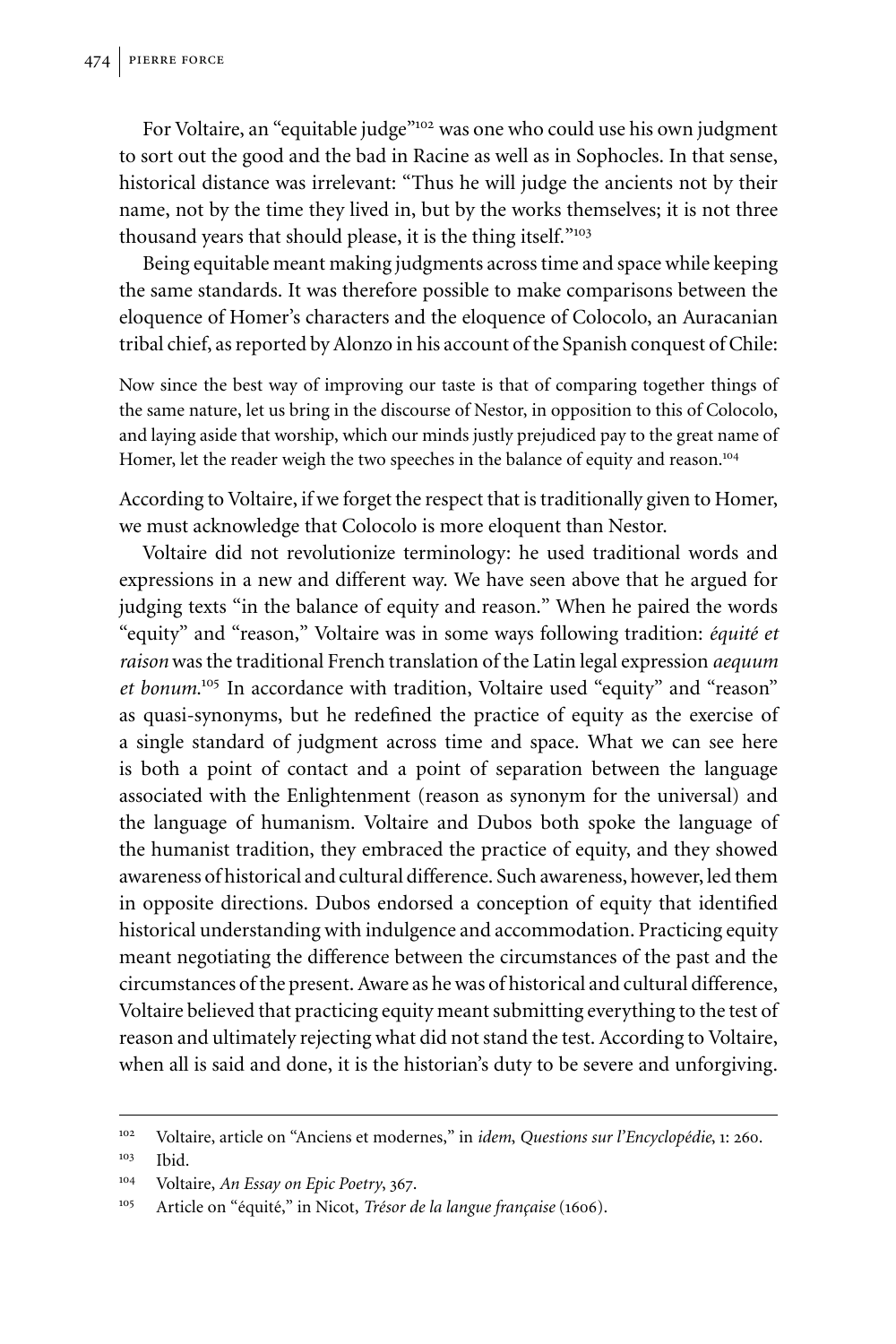If we read Voltaire with Kant's "tribunal of reason" in mind, we will interpret this as the assertion of universal moral norms. It is probably just as accurate to say, in the language of humanism, that Voltaire's goal was simply to show severity in historical judgment.

# the universal historian as an anthologist

In this study of the innovativeness of Voltaire's historical practice, one aspect remains to be examined: the fact that the *Essay on Manners*was a universal history. According to Voltaire, the fact that it is now possible to write the history of the world as a whole is a consequence of the historical developments of the past two centuries. Referring to history since the end of the fifteenth century, he writes,

Everything speaks to us; everything is done for us. The silver in which we dine, our furniture, our new needs and pleasures, everything reminds us every day that America and the Great Indies, i.e. all the parts of the entire world, have been joined for the past two and a half centuries, thanks to the industry of our fathers. No matter where we go, we are reminded of the change that has taken place in the world.<sup>106</sup>

According to this view, the momentous changes of the previous two centuries (the invention of printing, the Reformation, balance of power politics, the Republic of Letters, colonial trade and conquest) have changed the world in such a way that the parts of the world have become interdependent, and history must now be written from a universal perspective. We can see here that for Voltaire there was an essential connection between modern history and universal history.

In a 1754 preface to the *Essay on Manners*, Voltaire begins by saying that he has been studying history for his own instruction only. Then, a woman known for her superior intelligence and her knowledge of metaphysics and science (Emilie du Châtelet) told him that she found modern history so dull and boring that she has been unable to read through a single book dealing with the history of modern times. Ancient history, on the other hand, might be unreliable but it is very readable because it has good stories in it. Voltaire's response to Emilie's discomfort is the following:

But, I said to her, if, in this vast amount of raw material, you selected what will allow you to build something for your own use; if you omitted all the details of each war, which are as boring as they are uncertain; if you omitted all the small negotiations, which turned out to be useless treachery; all the particular incidents, which obliterate the great events; if, keeping what pertains to manners, you turned this chaos into a general and definite picture; if you tried to tease out the story of the human mind from these events; do you think it would be a waste of your time?

<sup>106</sup> Voltaire, "Remarques sur l'histoire," in *idem*, *Oeuvres historiques*, 44.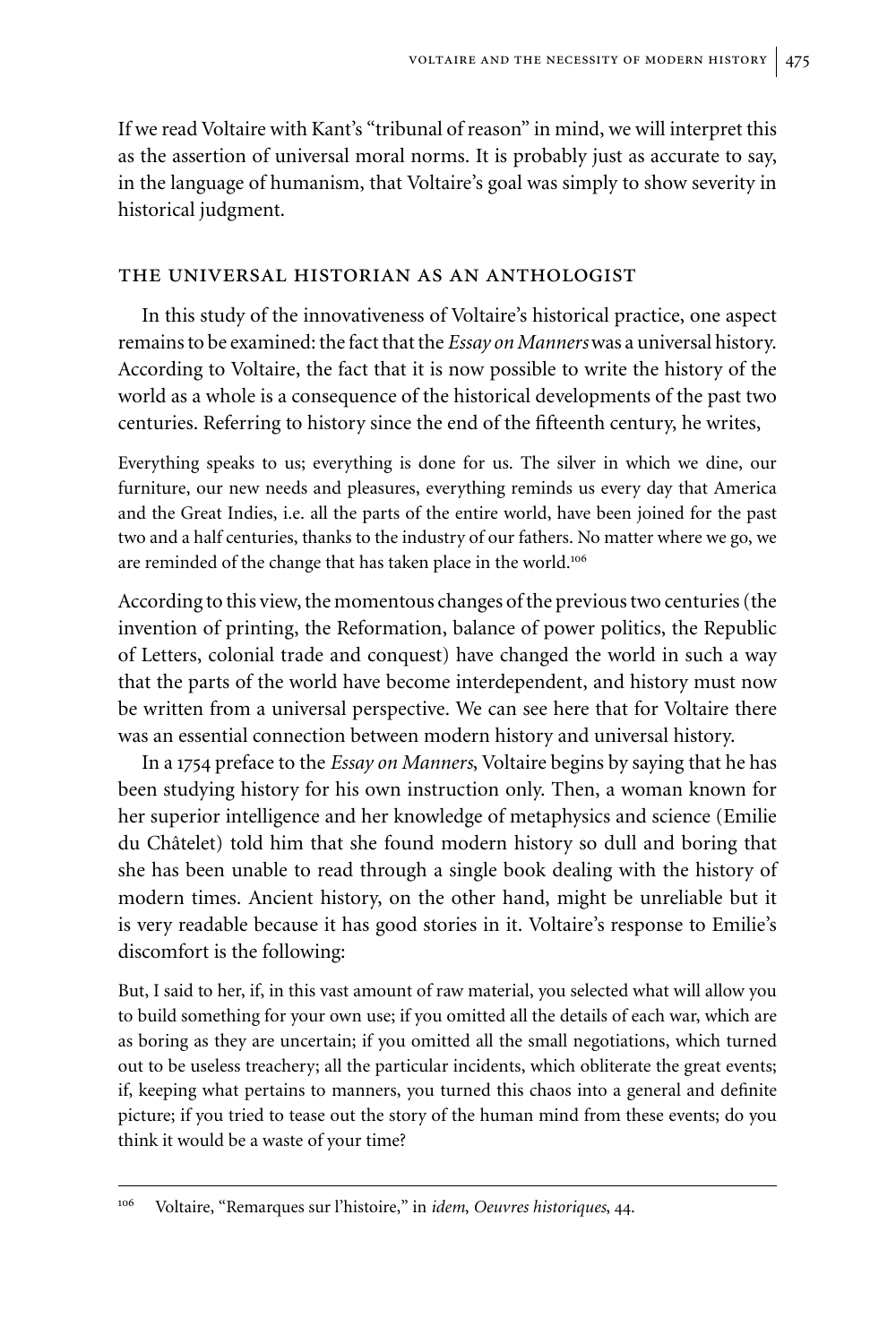This idea won her over, and this is the plan that guided my work. I was surprised at first that so little help could be found in the great multitude of books.<sup>107</sup>

This story of how the *Essay on Manners* came about is usually read literally. At least one element is obviously false: Voltaire never studied history for his instruction only, since one of his earliest works, the biography of Charles XII (1731), was a work of history. On the other hand, the story, factual or not, says a lot about the purpose of the book. The key to understanding Voltaire's universal history is the fact that its intended reader was a woman. As Dena Goodman puts it, "in Voltaire's history of the age of Louis XIV, women were central to the transformation of France from a barbaric to a civilized nation."<sup>108</sup> More generally, French Enlightenment sociability was based on "substituting a female salonnière for a male king as the governor of its discourse."<sup>109</sup> Goodman notes that Hume saw this fact with some unease: for him, women were the legitimate rulers of the "conversible world" (the world of polite conversation), but in France their rule extended (problematically, in his view) to the "learned world."<sup>110</sup> Indeed, in the modern view of the progress of civility, theorized by Fontenelle, the ideal salon was a place in which science could be discussed along with literature, and the discussion of science had to observe the conventions of civility.<sup>111</sup> When it came to writing, the most effective way of observing the conventions of civility was to posit a woman as the intended reader. This carried all sorts of requirements: a text written for a woman had to be clear and concise, and it had to make sense of things. Women were posited as the arbiters of taste as well as clear thinking, and the best connoisseurs of everything vernacular and modern. They were construed as the enemies of erudition, pedantic taste, antiquarianism, Latinate obscurity, and confused thinking. For Voltaire, Emilie du Chatelet was the perfect ˆ embodiment of these values: she was a woman who practiced polite conversation and also happened to be a scientific genius (who understood Newton's physics far better than Voltaire himself did). In short, Voltaire set the following challenge for himself: can you write modern history in a way that a very smart woman will like? A comparison with Hume's essay on the study of history is relevant here. Hume argued that reading history was a profitable activity for women.<sup>112</sup> Voltaire's position was considerably more radical: he contended that history

<sup>107</sup> Preface for vol. 3 of the Walther edition (1754) in *Essai sur les moeurs*, 2: 883.

<sup>108</sup> Dena Goodman, *The Republic of Letters: A Cultural History of the French Enlightenment* (Ithaca: Cornell University Press, 1994), 6.

<sup>109</sup> Ibid., 5.

<sup>110</sup> Ibid., 124.

<sup>&</sup>lt;sup>111</sup> Fontenelle, *Entretiens sur la pluralité des mondes*.

<sup>112</sup> David Hume, "Of the Study of History," in *idem*, *Essays Moral and Political*, vol. 1 (Edinburgh: Kincaid, 1742), 74–82.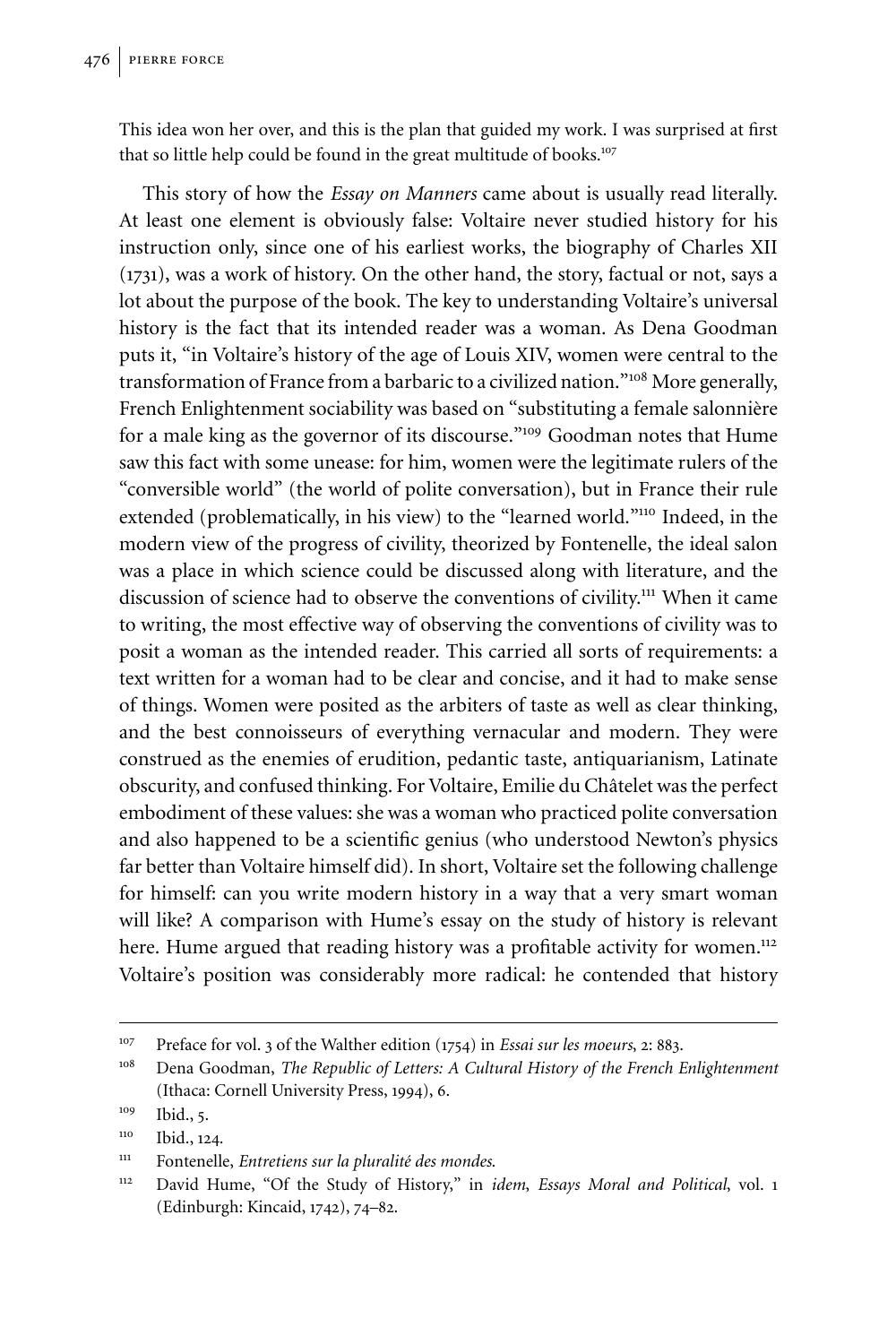should be written with a female readership in mind. The question appears initially as a purely stylistic one, but form cannot be separated from content. The kind of history that would appeal to a woman like Emilie du Châtelet was universal history. Not universal history as compilation,<sup>113</sup> but a new kind of universal history, the kind Bossuet had invented. The *Discourse on Universal History* is often presented as some vestigial manifestation of a providential conception of history. This obscures one aspect that was very clear to Voltaire: the fact that Bossuet had invented a new way of writing history. In *The Age of Louis XIV*, Voltaire presents Bossuet as having invented a new genre of eloquence. It consisted in applying the techniques of eloquence to history itself, "which seems to exclude it." He adds that "his *Discourse on Universal History*, composed for the education of the Dauphin, was neither copied after any model, nor has yet had an imitator."114

This is a striking acknowledgement of Bossuet's innovativeness, and it helps put in perspective the many criticisms addressed to Bossuet in the *Essay on Manners* (the *Discourse* is Judeocentric, it overlooks Asian history, and so on). It is often said that Voltaire admired Bossuet's style but did not take him seriously as a historian,<sup>115</sup> but again one should be aware of "the content of the form." Choosing to write in a certain manner determines the kind of story one writes: "The world was astonished at that majestic energy, wherewith he describes manners, affairs of state, the rise and fall of great empires, and at those masterly strokes of expressive truth, which appear in his descriptions and judgments of nations."<sup>116</sup> Indeed, Bossuet's project was to rise above national histories in order to narrate the history of the world as a whole:

Particular histories show the sequence of events that have occurred in a nation in all their detail. But in order to understand everything, we must know what connection that history might have with others; and that can be done by a condensation in which we can perceive, as in one glance, the entire sequence of time.<sup>117</sup>

Bossuet's method can be seen, for instance, in his account of the Punic Wars. Drawing from Polybius, he explains that, given the nature of the Roman political

<sup>&</sup>lt;sup>113</sup> On erudite universal history see Tamara Griggs, "Universal History from Counter-Reformation to Enlightenment," *Modern Intellectual History* 4/2 (2007), 219–47.

<sup>&</sup>lt;sup>114</sup> Voltaire, *Le Siècle de Louis XIV*, in *idem*, *Oeuvres historiques*, 1006.

<sup>115</sup> See J. H. Brumfitt's introduction to *La Philosophie de l'histoire*, in *The Complete Works of Voltaire*, vol. 59 (Toronto: University of Toronto Press, 1969), 32–5.

<sup>&</sup>lt;sup>116</sup> Voltaire, *Le Siècle de Louis XIV*, in *idem*, *Oeuvres historiques*, 1006.

<sup>&</sup>lt;sup>117</sup> Jacques Bénigne Bossuet, *Discourse on Universal History*, trans. Elborg Forster, ed. and with an introduction by Orest Ranum (Chicago: University of Chicago Press, 1976), 4 (*Discours sur l'histoire universelle `a Monseigneur le dauphin, pour expliquer la suite de la religion et les changements des empires* (Paris: Mabre-Cramoisy, 1681)).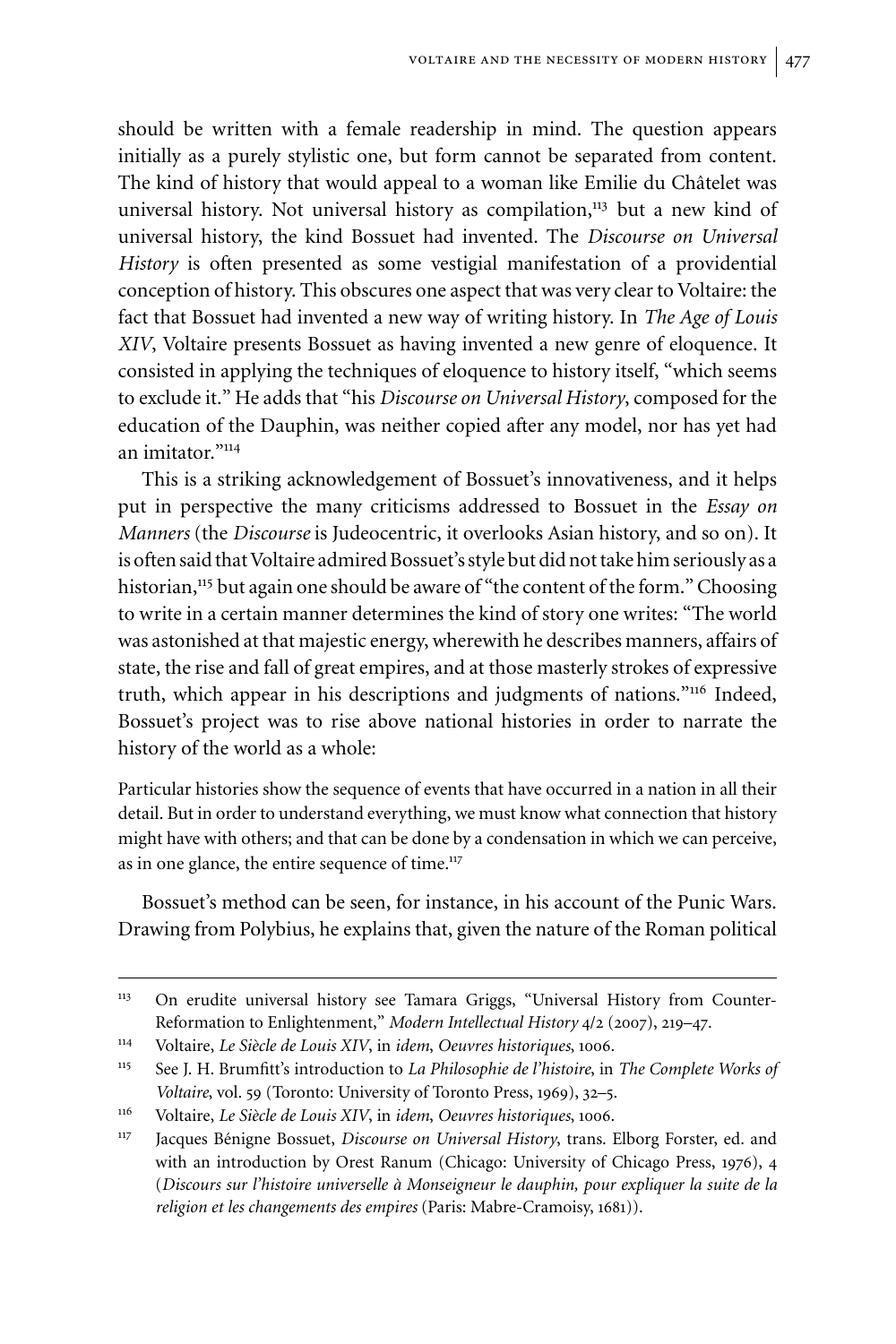system and the nature of the Carthaginian political system, the victory of Rome was not a contingent event but a necessary one.<sup>118</sup> Voltaire did admire the "bigpicture" way in which Bossuet swept through world history and showed causal connections between major events. He unequivocally endorsed those sections of the *Discourse* that did not make a direct appeal to providential explanations: according to Voltaire, Bossuet had "grasped the true spirit"<sup>119</sup> of universal history in his chapters on the Roman Empire.

At first sight, one might say that Voltaire's focus on modern history was a polemical response to Bossuet's focus on ancient history. However, Bossuet, whose story stopped with Charlemagne, intended to write a second part leading up to the reign of Louis XIV. In the preface addressed to the Dauphin, he announced the sequence, "which will bring you up to the century we see illuminated by the immortal actions of the king, your father."<sup>120</sup> The Dauphin himself, under Bossuet's supervision, wrote a history of France leading up to the reign of Charles IX. It is wrong to say, therefore, that Bossuet's main preoccupation was ancient history. In fact, the celebration of the present that is so characteristic of Voltaire's *Essay* can also be found in some measure in Bossuet's *Discourse*, whose preface mentions "the time of Louis XIV, when, united under this great king, France alone triumphs over all of Europe."<sup>121</sup> It is for purely circumstantial reasons that the second part of the *Discourse* was not written: Bossuet left his position as tutor of the Dauphin when his pupil turned twenty, just two years after the first part was written. Voltaire's *Essay* was in some ways a polemic against Bossuet's *Discourse*, but it was also, in very important ways, a continuation of it: written for a woman as Bossuet's *Discourse* was written for a boy, brief, in lucid language, in the vernacular, taking world history as a whole, leading up to the present, and focused on showing the connections between major historical events.

In the foreword to the *Essay on Manners*, Voltaire begins his critique of Bossuet with the remark that "in these immense collections that are impossible to handle, one must set limits and make choices. It is a vast store, where you will select what is for your own use."<sup>122</sup> He goes on to criticize Bossuet for having written world history from the perspective of Jewish history, and having ignored the histories of India and China. This remark brings up a methodological issue that Voltaire did not ignore. All historians have to make choices, but those writing universal histories have to be selective in the extreme. Hence the question: how do you discriminate? How do you choose in the mass of historical records? How can

 $118$  Ibid., chap. 6 (339–61).

<sup>119</sup> Voltaire, *Essai sur les moeurs*, 1: 196.

<sup>120</sup> Bossuet, *Discourse on Universal History*, 5.

 $121$  Ibid., 3.

<sup>122</sup> Voltaire, *Essai sur les mœurs*, 1: 196.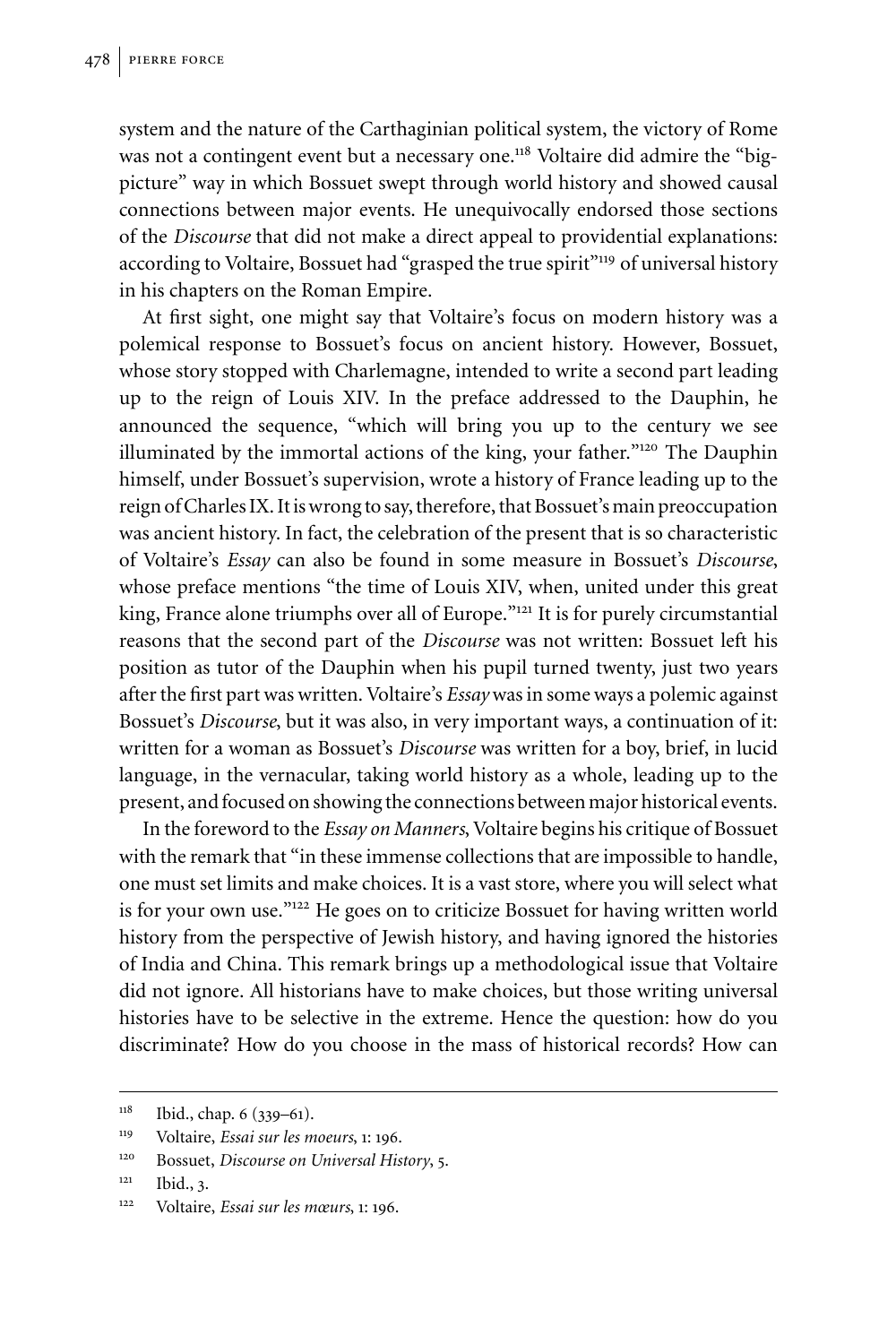you tell the relevant from the irrelevant? Voltaire's response was: one has to be discriminating in the extreme; only what serves to tell the story of the progress of the human mind is relevant.

Perhaps the clearest example of this extreme selectiveness is the way Voltaire wrote the history of literature. One may object to the choice of this example by saying that literature is a special case that involves personal taste, as opposed to a historian's effort to decide what is relevant and what is not. I contend, on the contrary, that the history of literature is especially revealing because, in Voltaire's conception of history, a period is ultimately judged on the basis of its intellectual and cultural achievements. The broad social and cultural history contained in the *Essay on Manners* has one goal: laying out the causes of the cultural achievements of the present.

Voltaire's final word on the quarrel of the ancients and the moderns can be seen in the following passage, in which all world literature is submitted to a single standard of judgment:

Thus there are genres in which the moderns are considerably superior to the ancients, and a very small number of others in which we are inferior to them. This is what the entire dispute comes down to.

Reason and good taste demand, it seems to me, that in ancient as well as in modern authors, the good be distinguished from the bad, the former being often next to the latter.

One must be deeply moved by this line from Corneille. There is no line in Homer, in Sophocles, in Euripides, that comes even close:

Que vouliez-vous qu'il fît contre trois? – Qu'il mourût.

and with equal discernment and fairness, one must disapprove of the following lines.<sup>123</sup>

Voltaire's treatment of Corneille is particularly significant. The line from *Horace*: "Que vouliez-vous qu'il fit contre trois? – Qu'il mourût" was widely regarded as a sublime passage. Boileau had mentioned it in the critical reflections accompanying his translation of Longinus.<sup>124</sup> The category of the sublime plays a fundamental role in the aesthetic thinking of both Dubos and Voltaire, but it is put to diverging uses. For Dubos, sublimity was the manifestation of genius, and genius was to be found mostly in ancient times and in faraway places:

Many of these great geniuses, says one of the best English poets, who rise above others thanks to the strength of their natural gifts, are to be found among the ancients, and particularly among those of the more eastern parts of the world. Homer has innumerable

<sup>&</sup>lt;sup>123</sup> Voltaire, article on "Anciens et modernes," in *idem*, *Questions sur l'Encyclopédie*, 1: 259.

<sup>&</sup>lt;sup>124</sup> Longinus, *Traité du sublime*, trans. Boileau, ed. Francis Goyet (Paris: Livre de poche, 1995), 150 (Paris: Thierry, 1674).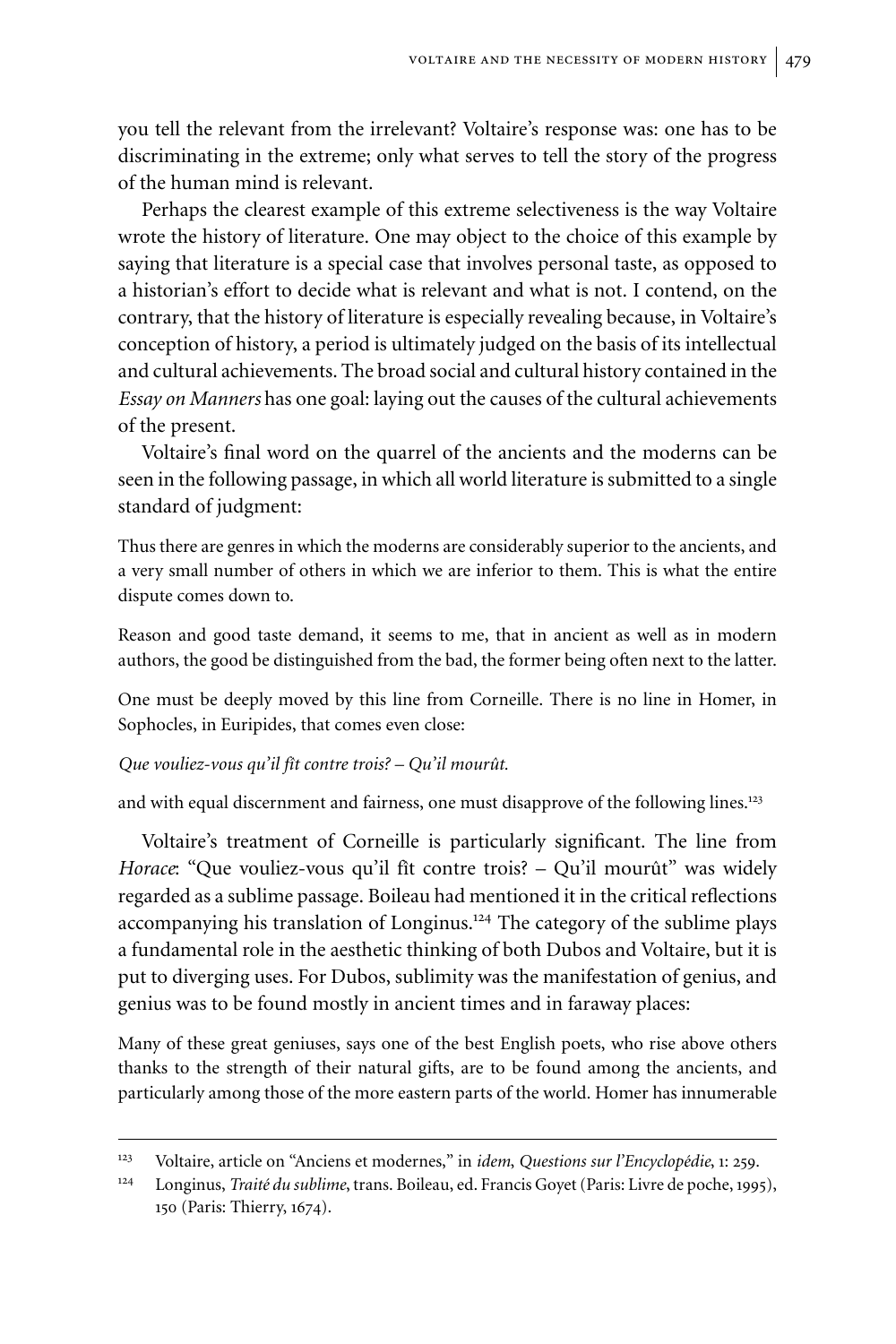flights that Virgil was not able to reach, and in the Old Testament we find several passages more elevated and sublime than any in Homer . . . In brief, says the abovementioned English author, we may be more exact than the ancients but we cannot be so sublime.<sup>125</sup>

According to this view, the farther one travels in time and space, the more likely one is to encounter sublime literature. Antiquity and the Orient are assimilated as sources of geniuses capable of sublimity. Dubos used the category of the sublime to "prove historically" that great authors like Virgil had created their own audiences, who were moved by the sublimity of what they read:

Besides, it is an easy matter to prove historically and by a deduction of facts that Virgil and the other excellent poets of antiquity are not indebted to colleges nor to early prejudices for their first admirers. This opinion cannot be maintained except by a person who does not carry his reflections beyond his own time and country. The first admirers or Virgil were his own countrymen and contemporaries.<sup>126</sup>

This "historical" argument was directed against the idea (advanced by the moderns) that the reputation of ancient authors was based on prejudice and unexamined authority. Dubos went further and claimed that Virgil had been appreciated by readers in different times and with different cultural backgrounds.<sup>127</sup>

Dubos was using the sublime as a transhistorical and transcultural category. For him, the power of genius was such that it compelled readers to acknowledge its sublimity always and everywhere. On the other hand, and somewhat contradictorily, Dubos argued that a historicist approach was necessary to appreciate the sublimity of ancient or Asian texts that might offend modern taste. In any case, Dubos's use of the sublime had one goal: retrieving the beauty of ancient texts *in toto*. A reader who was educated enough to appreciate the sublimity of the *Iliad* should be able to enjoy every single line in the poem.

Voltaire did accept some of Dubos's assumptions, but he put them to different use. For him, the sublimity of a passage was proof that it followed some "eternal laws, submitted to by all nations, because enacted by nature."<sup>128</sup> As a modern, Voltaire engaged in apodictic reasoning: the sublime was the manifestation of general laws that were inscribed in nature. Dubos reasoned "historically": he presented the public success of sublime works of literature as an empirical fact, without drawing consequences about human nature. Another subtle but essential difference is that while Dubos used the sublime to recover the original beauty of a work as a whole, Voltaire used the sublime in order to anthologize. In the

<sup>125</sup> Dubos, *R´eflexions critiques*, vol. 2, sect. 39, 566. The "English poet" is Addison (*The Spectator*, 3 Sept. 1711).

<sup>126</sup> Dubos, *R´eflexions critiques*, vol. 2, sect. 34, 499.

<sup>127</sup> Ibid., sect. 34, 502.

<sup>128</sup> Voltaire, *An Essay on Epic Poetry*, 308.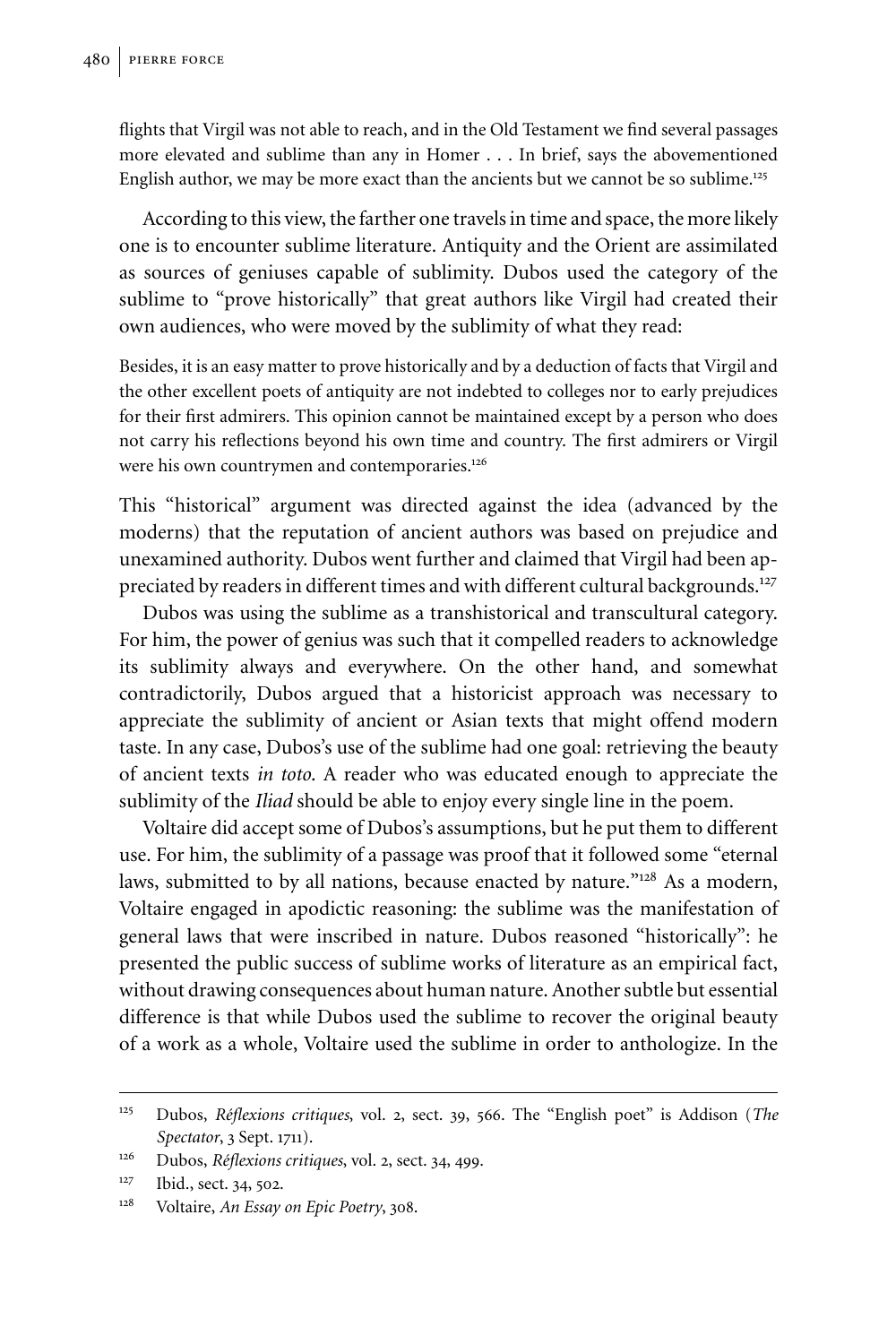passage above, Voltaire isolates one sublime line in Corneille, and characterizes the following lines as weak. Generally, his approach to all literature, ancient and modern, was to sort out the good and the bad, "the former being often next to the latter."<sup>129</sup> In French literary history, Voltaire is often criticized for his very narrow, neoclassical taste. Such criticism is understandable, but Voltaire's practice as a literary critic must be put in the context of his practice of universal history. As Meinecke puts it, he "divided the life of history into an enormous rubbish heap and a very small pile of precious metals."<sup>130</sup> In literary history, this meant using a single standard of judgment across time and space in order to extract those few passages that were universally considered beautiful.

### conclusion

How does one account for Voltaire's presentism in a scenario that gives him a key role in the development of modern historical thought? As we saw in the introduction, the standard approach is to treat it as an embarrassing shortcoming and to focus on other aspects that are consistent with Rankean orthodoxy. However, it is not enough to say that academic history, especially in Germany, moved away from Voltaire's present-centered history, since important aspects of Voltaire's approach can still be seen in eighteenth- and even nineteenth-century German academic history. The historians of the Göttingen School criticized Voltaire for his sloppy use of sources, and because, as Momigliano puts it, he had abolished the footnote.<sup>131</sup> Yet they implemented the essential aspects of Voltaire's program regarding universal history. Like Bossuet and Voltaire, Schlozer was ¨ interested in the *allgemeiner Blick*<sup>132</sup> and he professed to study *mœurs* rather than kings and battles. Gatterer coined the term *nexus rerum universalis* to describe what the universal historian was looking for, and he spoke of the need to examine events as "systems" rather than "aggregates."<sup>133</sup> The discriminating attitude of the Göttingen historians was similar to Voltaire's. As Escudier puts it, "universal

<sup>&</sup>lt;sup>129</sup> Voltaire, article on "Anciens et modernes," in *idem*, *Questions sur l'Encyclopédie*, 1: 259.

<sup>130</sup> Meinecke, *Historism*, 89.

<sup>131</sup> Arnaldo Momigliano, "The Rise of Antiquarian Research," in *idem*, *The Classical Foundations of Modern Historiography* (Berkeley: University of California Press, 1990), 54–79.

<sup>&</sup>lt;sup>132</sup> August Ludwig Schlözer, *Vorstellung seiner Universal-Historie*, repr. with introduction and commentary by Horst Walter Blanke (Waltrop: Spenner, 1997), 18 (2 vols., Göttingen: Dieterich, 1772–3).

<sup>&</sup>lt;sup>133</sup> See Alexandre Escudier, "Theory and Methodology of History from Chladenius to Droysen: A Historiographical Essay," in C. R. Ligota and J.-L. Quantin, eds., *History of Scholarship: A Selection of Papers from the Seminar on the History of Scholarship Held Annually at the Warburg Institute* (Oxford: Oxford University Press, 2006), 437–85.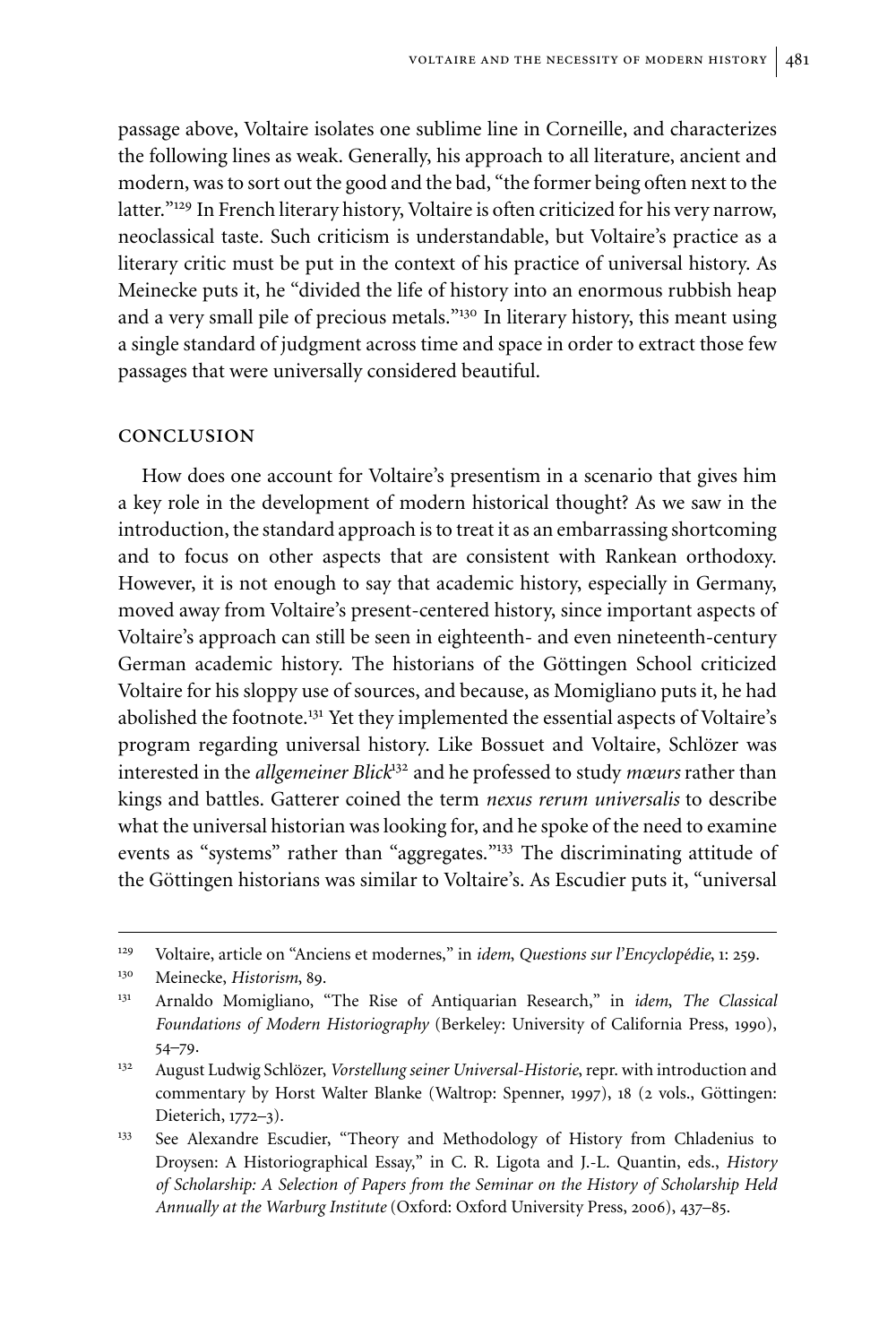history attends to some nations rather than others according to their importance in the transformations of the world. The unselected others rate no more than summary acknowledgement of their existence. . . The rest is 'dross' [*Schlacke*]."<sup>134</sup> In an 1862 essay Dilthey showed how Schlosser, the most successful historian in Germany before the triumph of Ranke's school, continued a tradition of universal history that went back to Schlözer (Schlosser's teacher in Göttingen) and, beyond Schlözer, to Voltaire's philosophical history.<sup>135</sup> Schlosser himself was aware of this lineage. In his *History of the Eighteenth Century*, he credited Voltaire for having taught Schlözer and others after him how to be severe in judging the past:

One of the most accurate and industrious German "Instructors in History," Schlözer, therefore thankfully acknowledged how very much he and others like him, who had been accustomed to estimate external greatness alone, to call Miltiades a mere village bailiff when compared with Attila and Zinghis Khan, and Athens a little nest, must ever remain indebted to Voltaire: others of us are indebted to him.<sup>136</sup>

Schlosser admired Voltaire for "passing judgment upon every other age, in the sober discretion of his own."<sup>137</sup> The great names and places of antiquity had to endure the comparison, done without any indulgence, between the recent past and the distant past, as well as between the various regions of the world, far and near. It can be argued that Ranke still belongs in some ways to this tradition of a present-centered universal history. Granted, Ranke famously said that every age is next to God, but in the preface to his unfinished *Universal History* he wrote, in an anthologizing approach that is reminiscent of Voltaire's, about "a sort of heirloom" that "the human race has won for itself," including "those immortal works of genius in poetry and literature, in science and art."<sup>138</sup> Like Voltaire, Ranke believed that universal history could not concern itself with the history of primitive peoples, and the ancient histories of India and China could not be included because they belonged to the realm of the fabulous. These matters could be studied but, as in Voltaire, they belonged in natural history.<sup>139</sup> The more ethnocentric

<sup>134</sup> Ibid., 458.

<sup>&</sup>lt;sup>135</sup> Wilhelm Dilthey, "Friedrich Christoph Schlosser and the Problem of Universal History," in *idem*, *Hermeneutics and the Study of History*, 307. This essay was originally published anonymously in 1862 in the Preussiche Jahrbücher.

<sup>&</sup>lt;sup>136</sup> Friedrich Christoph Schlosser, *History of the Eighteenth Century, and of the Nineteenth, till the Overthrow of the French Empire, with Particular Reference to Mental Cultivation and Progress*, trans. D. Davison, vol. 1 (London: Chapman and Hall, 1843), 273 (*Geschichte des achtzehnten Jahrhunderts in gedr¨angter Ubersicht ¨* (Heidelberg: J. C. B. Mohr, 1823)).

<sup>137</sup> Ibid.

<sup>138</sup> Leopold von Ranke, *Universal History* (New York: Scribner's, 1884), xiii (*Weltgeschichte*, 16 vols. (Leipzig: Duncker & Humblot, 1881–8)).

<sup>&</sup>lt;sup>139</sup> See John A. Moses, "Ranke Revisited: The 'Dubious' Values of a Universal Historian," *Journal of Religious History* 14/2 (1986), 178.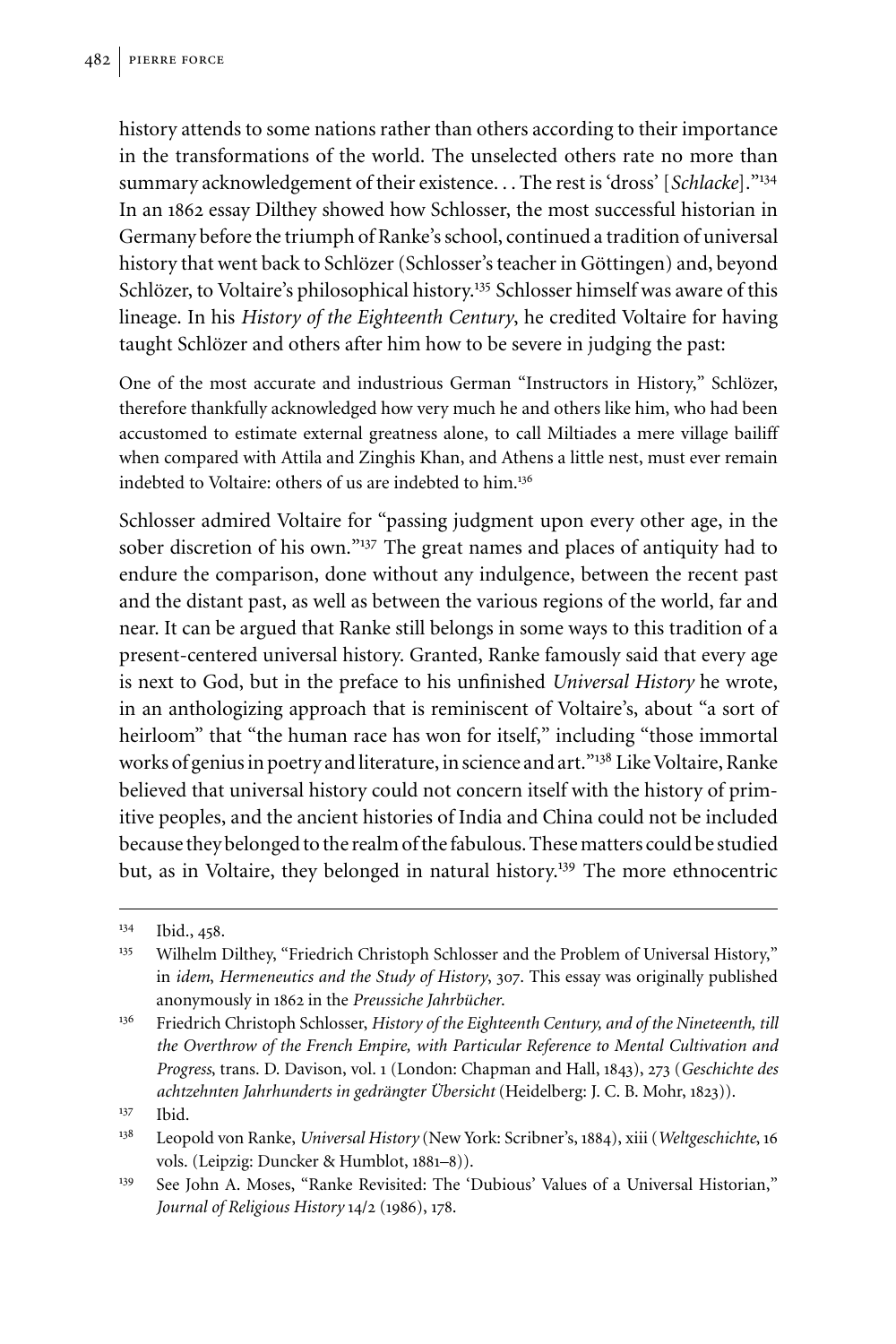aspects of Ranke's position would be untenable today, but the basic division in the study of the past between history and prehistory is seldom questioned. Yet, as Hayden White has argued, it suggests that "there are two orders of humanity, one which is more human—because it is more historical—than the other."<sup>140</sup>

In his historically informed critique of nineteenth-century German historicism, Gadamer argues that "even the 'historical school' knew that fundamentally there can be no other history than universal history, because the unique significance of the detail can be determined only from the whole."<sup>141</sup> In that sense, "the self-evident assumption of historical research is that history constitutes a unity."<sup>142</sup> Gadamer stresses Ranke's "methodological naiveté" in dealing with the assumption of an uninterrupted continuity in the development of world history. He shows how Ranke marvels at the fact that "something unique finally emerges from the vast and multifarious whole of historical development namely the unity of Western civilization which, produced by the Germanic and Romance peoples, spreads over the whole earth."<sup>143</sup> Gadamer highlights an obvious fact that Ranke does not see: "That world history has produced Western culture in a continuous development is not a mere fact of experience that consciousness acknowledges but a condition of historical consciousness itself."<sup>144</sup> This must be noted even if one shares Ranke's sense of wonder. "Nor is it by chance," Gadamer continues, "that the unity of history depends on the unity of Western civilization, to which belong Western science in general and history as science, in particular."<sup>145</sup> According to Meinecke, the most important thing that Voltaire and nineteenth-century historians have in common is "the sovereignty of historical judgment."<sup>146</sup> In Voltaire, this sovereignty is grounded in the values and preferences of the present. In Ranke, it is grounded in an implausible timelessness that hides an actual grounding in the pre-judgments of the present. In that sense, Voltaire has the merit of postulating explicitly what is an implicit assumption in Ranke, and seeing the hidden continuities between Voltaire and Ranke helps reveal some of the blind spots in modern historicism.

In 1932 Cassirer argued that "the common opinion that the eighteenth century was an 'unhistorical century,' is not, and cannot be, historically justified." He

<sup>140</sup> Hayden White, *The Content of the Form: Narrative Discourse and Historical Representation* (Baltimore: Johns Hopkins University Press, 1987), 55.

<sup>141</sup> Hans-Georg Gadamer, *Truth and Method*, translation revised by Joel Weinsheimer and Donald G. Marshall (New York: Crossroad, 1992), 200 (*Wahrheit und Methode*(Tubingen: ¨ J. C. B. Mohr, 1960)).

<sup>142</sup> Ibid., 208.

<sup>143</sup> Ibid.

<sup>144</sup> Ibid.

<sup>145</sup> Ibid., 209.

<sup>146</sup> Meinecke, *Historism*, 63.